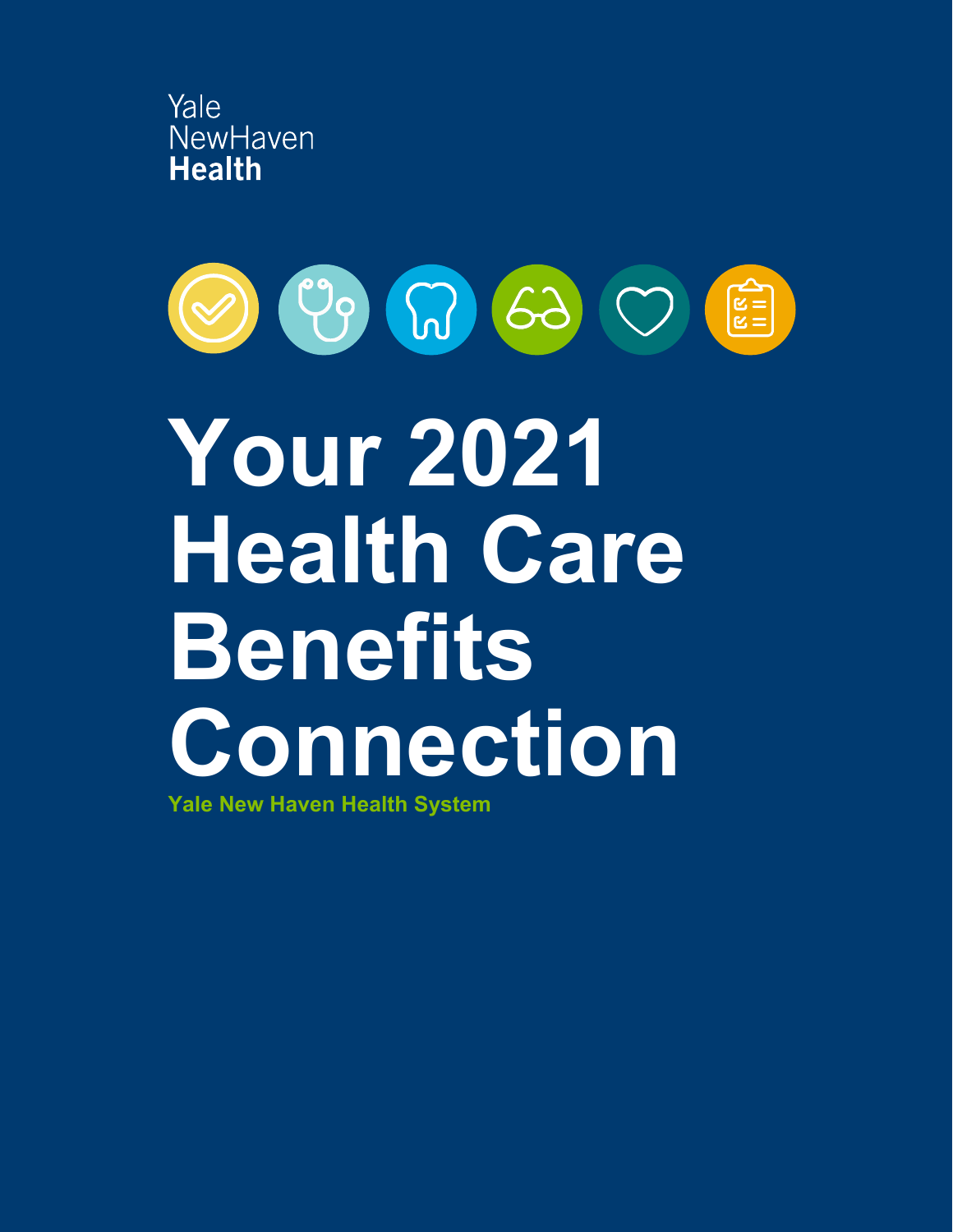## **What's Inside**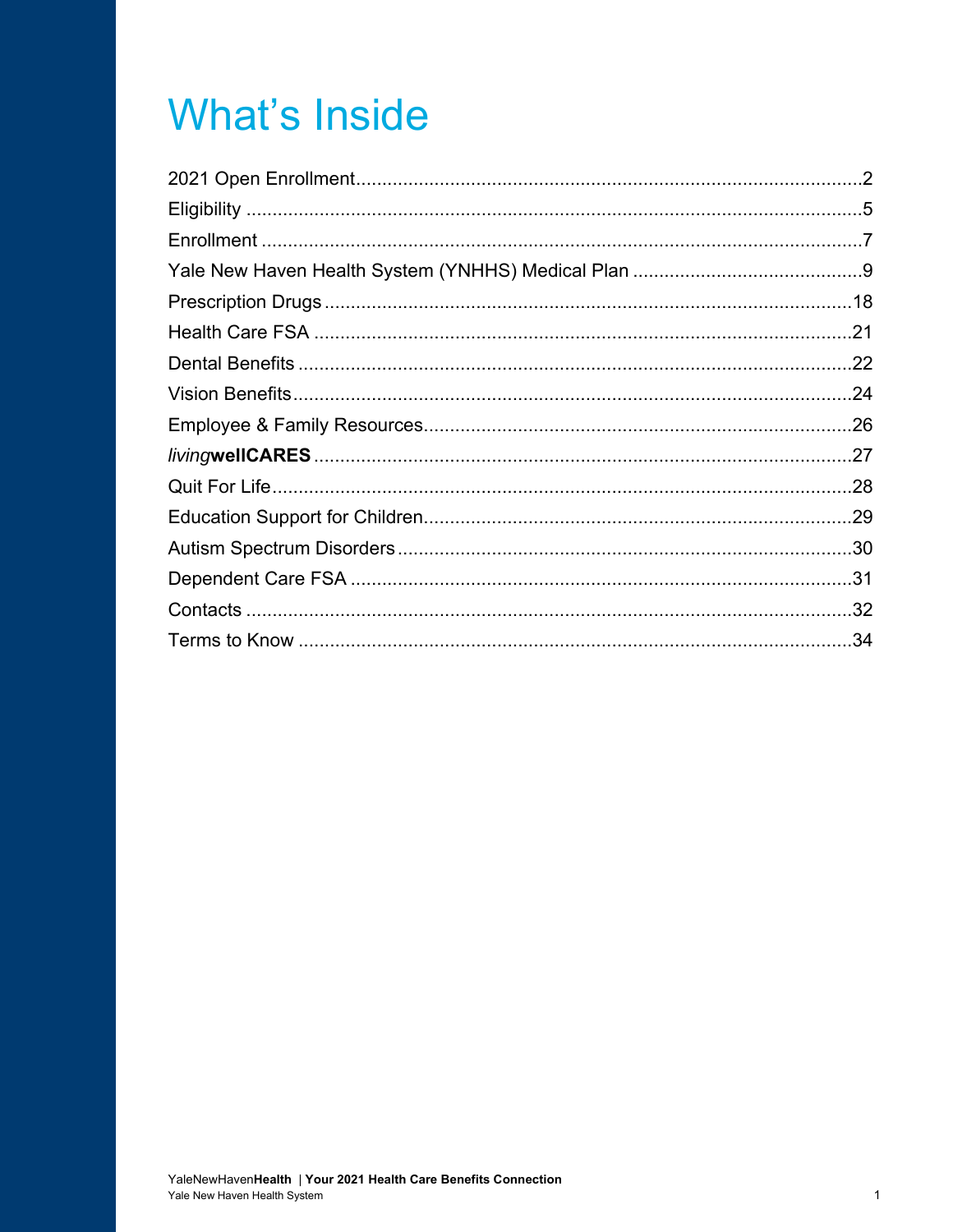

## 2021 Open Enrollment

#### Enroll October 26–November 6, 5 p.m. ET

#### New year. New medical plan.

No deductibles. No coinsurance. Just copays when you use YNHHS facilities or our Signature provider network.

Open Enrollment is your once-a-year opportunity to make changes to your benefits so they continue to be the right fit for you and your family. Outside of experiencing a qualifying life event, it's the only time you can change plans or add or remove dependents.

Please take a moment to review what's new and changing for 2021—in particular, the new medical plan and new Signature provider network you'll have beginning January 1. You'll also find minor changes to other plans. It's important that you understand all these changes and what they mean for you going forward.

If you don't enroll by November 6:

- You will not have a Health Care or Dependent Care Flexible Spending Account for 2021.
- You and any dependents you currently cover on your medical plan will automatically be enrolled in the new YNHHS Medical Plan and in livingwellCARES.
- You and any dependents currently on your plan will have the same dental and vision coverage for 2021.
- If you waived coverage for 2020, your coverage will be waived for 2021.

#### Enrollment questions?

HRConnect has the answers. Call Monday–Friday, 7:30 a.m.–5 p.m. ET 844-543-2147 Enroll now: ynhhsbenefits.com

#### What's New and Changing for 2021

- **Your Medical Plan.** Beginning January 1, the new YNHHS Medical Plan replaces the Advantage and Advantage Plus Medical plan. The YNHHS Medical Plan connects you to the world-class care our facilities and affiliated physicians offer at reduced copays. You can also choose to get care through the Anthem Century Preferred Network or from out-of-network providers. Under the new plan:
	- You'll pay less for care when you use YNHHS providers and facilities in the Signature network. You'll pay no deductible or coinsurance—just copays.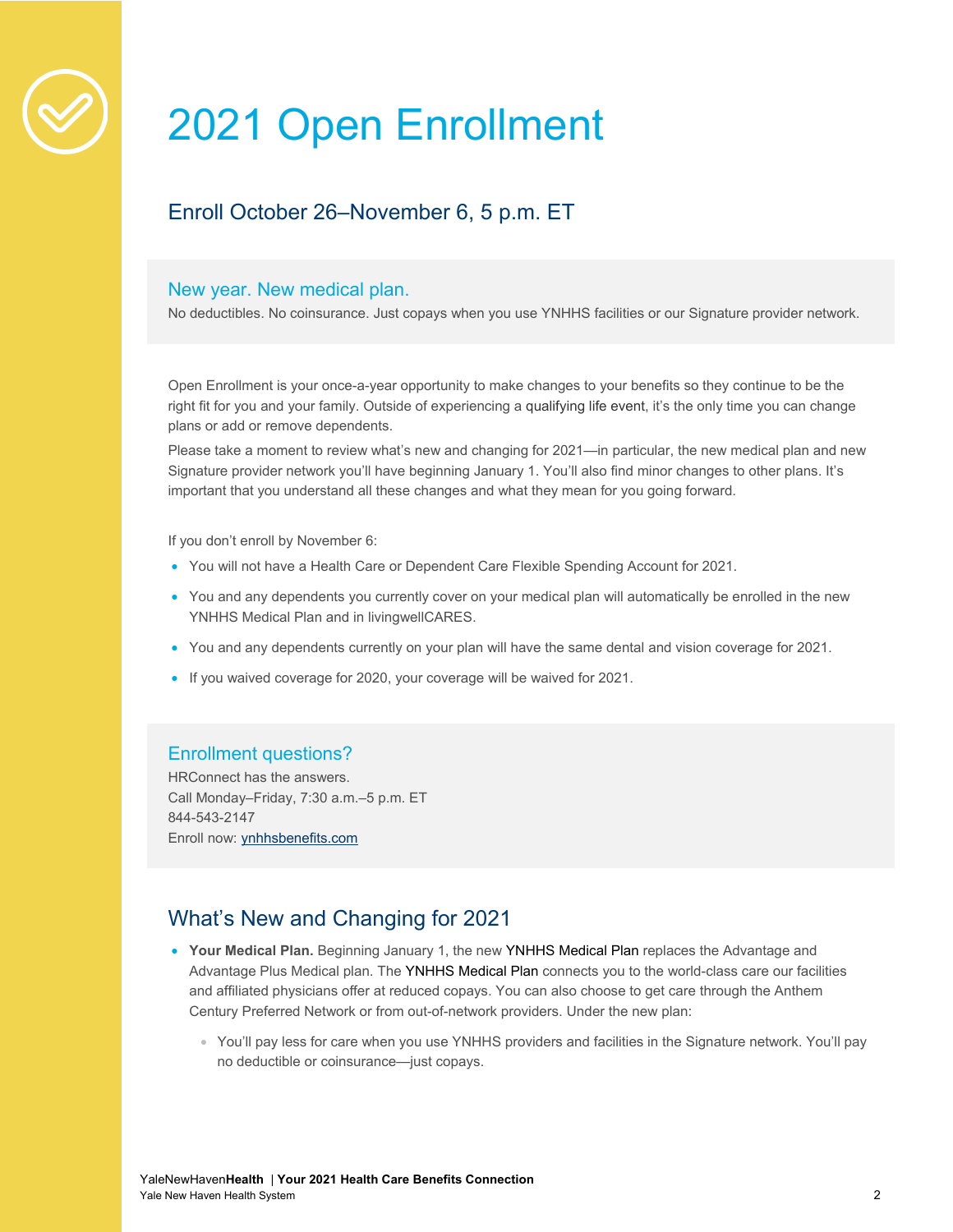

- If you choose to use an Anthem network provider, you'll first have to meet a \$3,500 (individual)/\$7,000 (family) deductible before the plan begins to share some of the costs. After you meet your deductible, you'll pay a copay or coinsurance for services.
- You will need to meet only one combined annual-out-of-pocket maximum for medical and prescription drugs.
- **If you're enrolling in the new YNHHS Medical Plan**, you'll also be enrolled in the *living***wellCARES** care management program. During enrollment, you will have the opportunity to opt out of this program.
- The Dependent Care and Health Care FSA administrator will change from PayFlex to HSA Bank beginning January 1, 2021.
	- **Dependent Care FSA:** You have until December 31, 2020, to submit 2020 claims through PayFlex. After January 1, you will submit claims for 2021 expenses through HSA Bank.
	- **Health Care FSA:** You can roll up to \$550 in unused funds into 2021. Incur 2020 expenses by December 31, 2020, and submit 2020 claims through PayFlex by March 31, 2021. After January 1, you will submit claims for 2021 expenses through HSA Bank. Your rollover funds, if applicable, will be available after April 1, 2021.

#### What You Need to Do

- Review this book for your medical, dental, and vision plan options, and consider how your needs may be different for 2021.
- Add or remove dependents, as needed.
- Make your Dependent Care Flexible Spending Account or Health Care Flexible Spending Account contribution elections for 2021.
- Enroll to make your benefit elections for 2021. You can return to the enrollment site at any time to change your elections from October 26 to November 6 at 5 p.m. ET.
- Print a copy of your enrollment confirmation and keep it for your records.

#### Things to Keep In Mind

- **Make sure you use your Dependent Care FSA funds by December 31 or you'll lose them**.
- **If you have a Health Care FSA, you can roll over up to \$550 for 2021,** but you'll forfeit any balance above that. Reminder: you have until March 31, 2021, to submit claims for 2020 through PayFlex.
- **Don't skimp on care.** Although you may be tempted to put off a doctor's visit, it's always better to get care sooner, rather than later. Use your telehealth benefit to get the care you need, when you need it—without leaving home.
- **Plan for the unexpected by providing additional financial security for your family.** Through YNHH voluntary benefits, you can purchase group hospital indemnity insurance, group legal, and group critical illness insurance at prices that are typically below market rates. You can also enroll in auto, home, or pet insurance, as well as identity theft protection any time of the year.
- **If you or your dependents have student loan debt,** you may want to consider the Common Bond Student Loan Refinancing program. It's a new offering for 2021.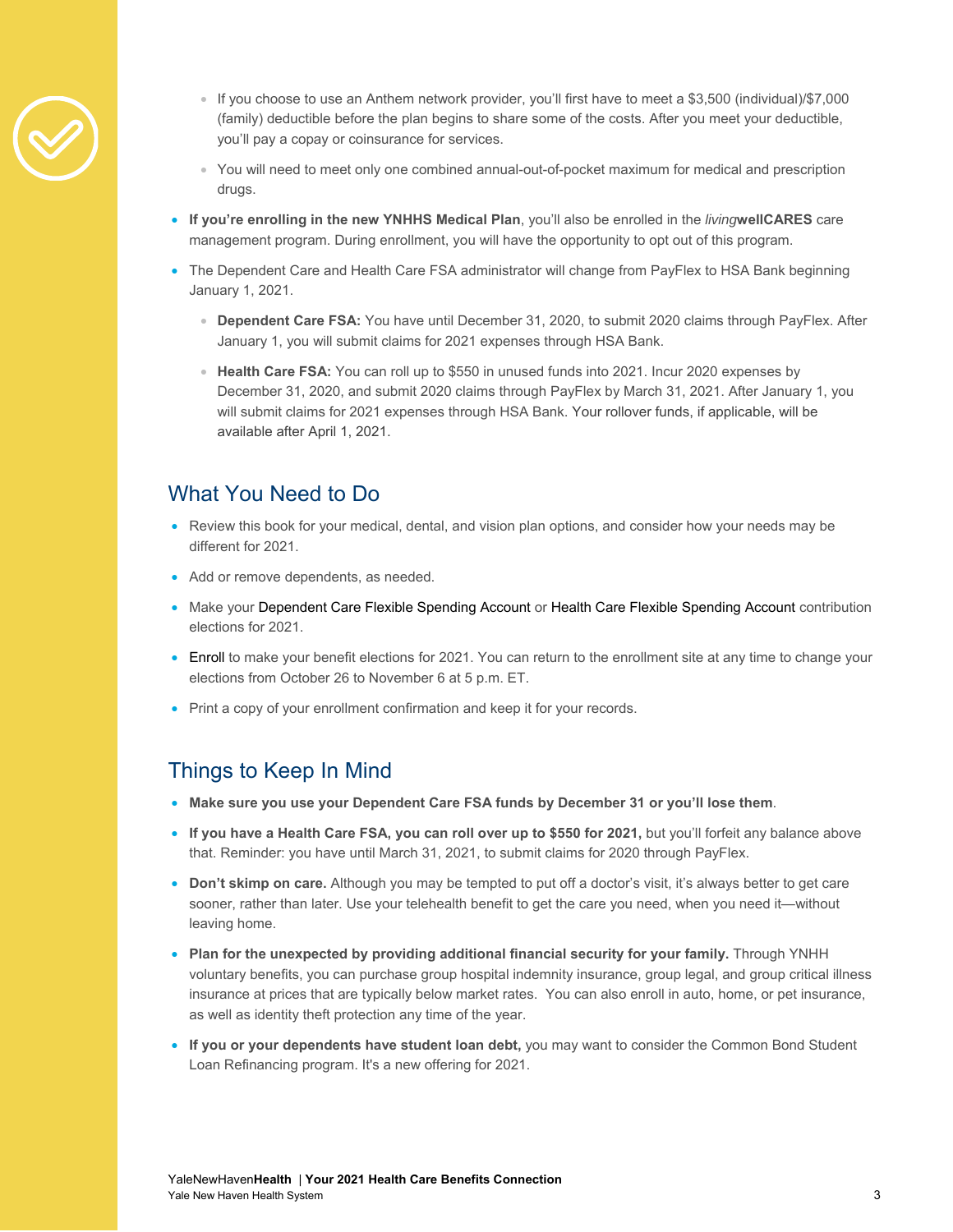- **It's a good idea to review your 403(b) and life insurance beneficiaries** every year, and make changes, as needed.
	- If you participated in the Know Your Numbers Plus program in 2020, you'll see your annual employee premium credit on your enrollment confirmation statement. If you did not participate this year or are a new hire, you'll be able to participate in 2021 to earn credit toward your 2022 medical premium.

#### If You Take No Action During Open Enrollment

- You will be unable to contribute to a Health Care or Dependent Care FSA in 2021.
- You and any dependents you currently cover on your medical plan will be automatically enrolled in the new YNHHS Medical Plan.
- You and any dependents you currently cover (if eligible) will be automatically enrolled in the same dental and vision plans you had in 2020.
- If you waived plan coverage in 2020, your coverage will remain waived in 2021.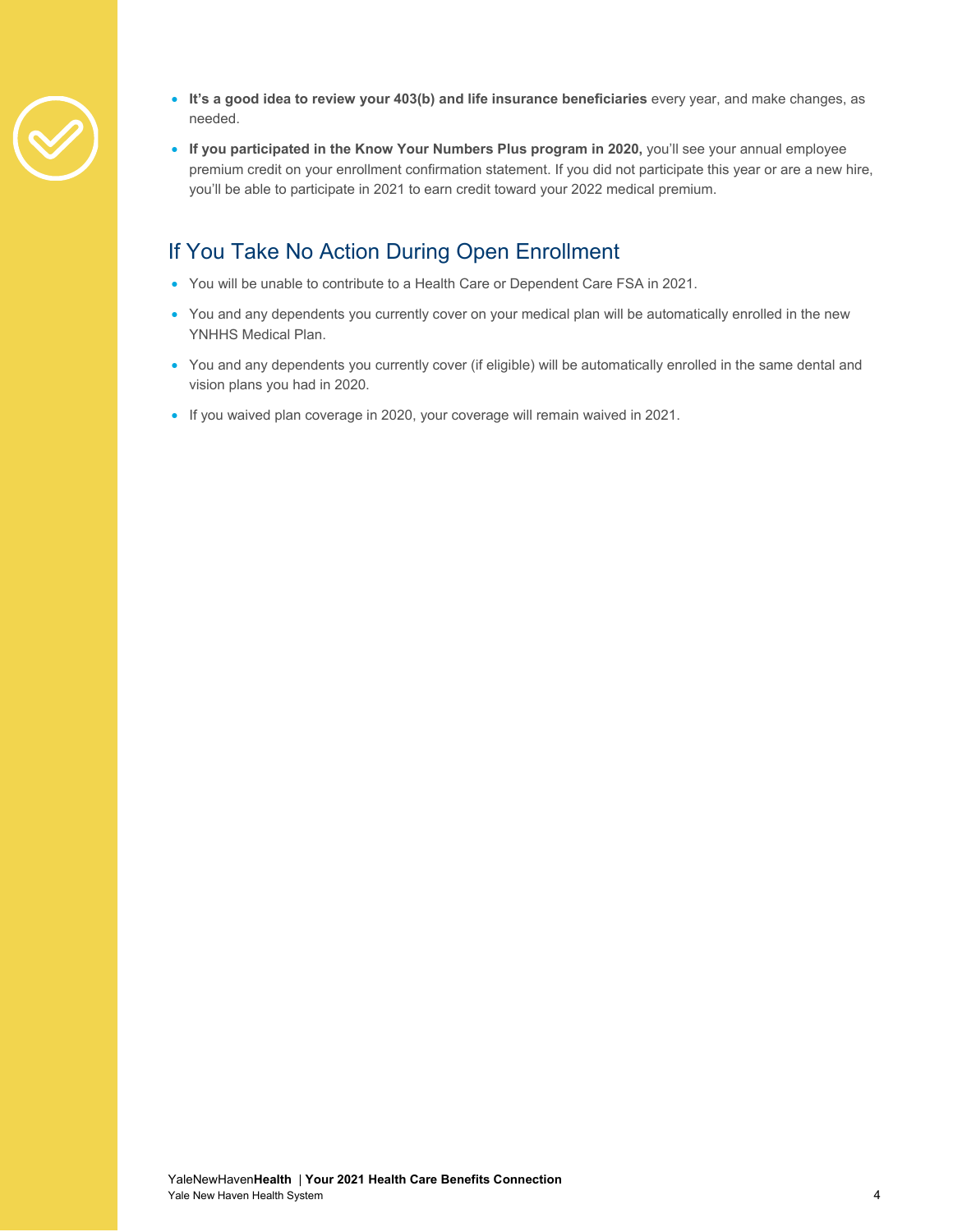

## **Eligibility**

#### **WHAT YOU NEED TO KNOW**

If you're eligible for benefits, you can enroll yourself, your spouse, and/or your dependent children in medical, prescription drug, dental, and vision coverage—plus other voluntary and financial benefits. Your benefits are effective on your first day of employment or first of the month following 30 days if your status changes to benefits-eligible.

#### Who's Eligible for Coverage

You're eligible for benefits if you're a full- or part-time employee of any of the following:

- Bridgeport Hospital
- Corporate Professional Business Services (CPBS)
- Greenwich Hospital
- Home Care Plus (HCP)
- Northeast Medical Group (NEMG)
- Yale New Haven Care Continuum (Grimes Center)
- Yale New Haven Health Services Corporation (HSC)
- Yale New Haven Hospital

If you're eligible, you can also enroll:

- Your legal spouse
- Your dependent children under age 26:
	- Biological children
	- Stepchildren
	- Adopted children, including those placed for adoption
	- Foster children
	- Any children for whom you are responsible per court order
- Your dependent children over age 26, if fully dependent on you for support due to a disability and covered by you prior to age 26

#### **Supporting documentation required for dependents**

To enroll your dependents, you'll need to provide applicable supporting documentation such as a marriage certificate, birth certificate, court order, or federal income tax return. For details, visit HRConnect.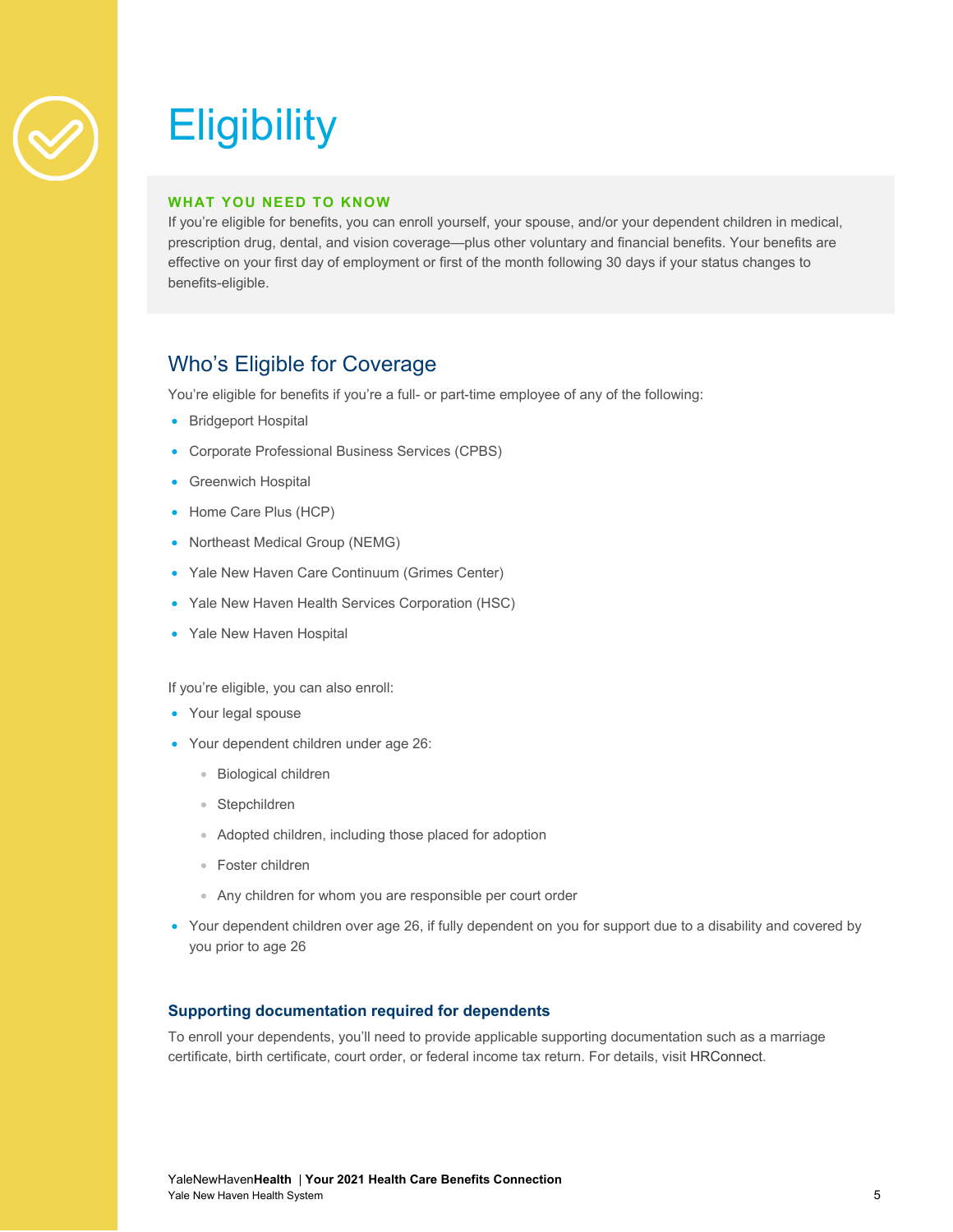

#### Coverage Under Multiple Plans

When you or members of your family are covered under more than one medical and/or dental plan, your plan coordinates benefits to prevent duplication and overpayment of benefits. Here's how that works:

#### **When you (the employee) are the patient**

Your plan will be the first to pay benefits. The other plan will then pay benefits according to its policies after you submit the claim.

#### **When your spouse is the patient**

His/her plan will pay benefits first. Then, your plan will pay its normal benefits, minus any benefits paid by your spouse's plan. If his/her plan pays benefits that are equal to or greater than the benefits your plan would otherwise pay, your plan will not pay benefits.

#### **When your child is the patient and he or she is covered by your plan and your spouse's plan**

The dates of your and your spouse's birthday will drive which plan pays benefits first. The plan of the person whose birthday occurs earlier in the year will pay benefits first. If your plan pays benefits second, its normal benefit will be reduced by the amount paid by the other plan.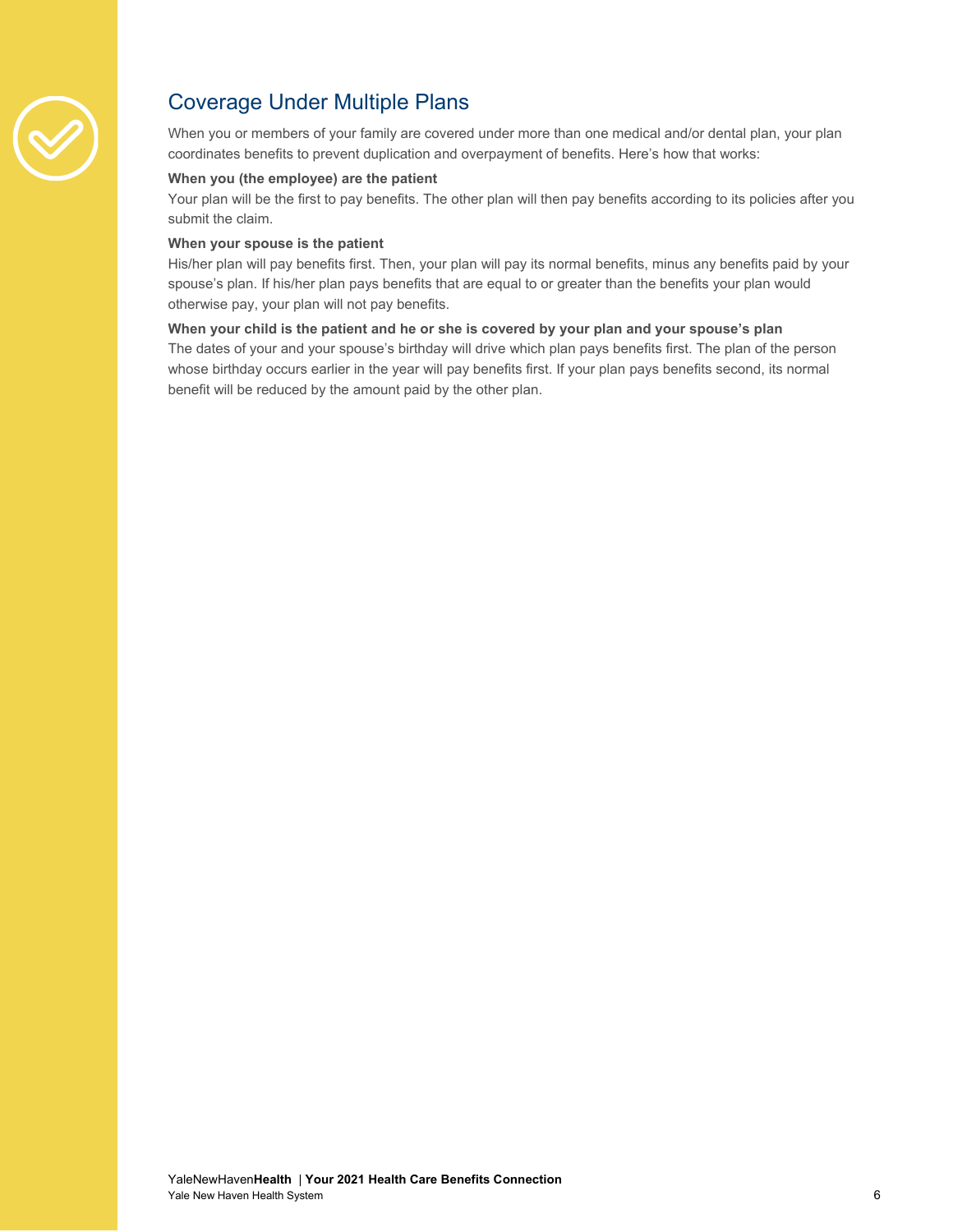

## **Enrollment**

#### **WHAT YOU NEED TO KNOW**

As a new employee, you must enroll in benefits within 30 days, or you and your dependents will have no medical, prescription drug, dental, or vision coverage. You'll have to wait until the next open enrollment period to elect these benefits, unless you experience a qualifying life event.

Don't forget—you'll need supporting documentation to enroll your dependents.

#### When to Enroll

Enroll for the following benefits within 30 days of your first day on the job, during the annual open enrollment period, or within 31 days of experiencing a qualifying life event:

- Medical coverage
- Prescription drug coverage
- Dental coverage
- Health Care Flexible Spending Account (HC FSA) • Group legal plan (voluntary benefit)
- Hospital indemnity coverage (voluntary benefit)

• Vision coverage

- Group critical illness insurance (voluntary benefit)
- Dependent Care Flexible Spending Account (DC FSA)

As a new employee, you're automatically enrolled in the 403(b) plan at a 2% contribution level after 60 days of employment. You can increase or decrease your contribution at any time.

Enroll at any time for:

- Auto and home insurance (voluntary benefit)
- Pet insurance (voluntary benefit)
- Identity protection (voluntary benefit)
- Student loan refinancing program (voluntary benefit)

To learn more about your voluntary benefits options, review the voluntary benefits options. To enroll, call **866-874-2837** or visit the voluntary benefits website.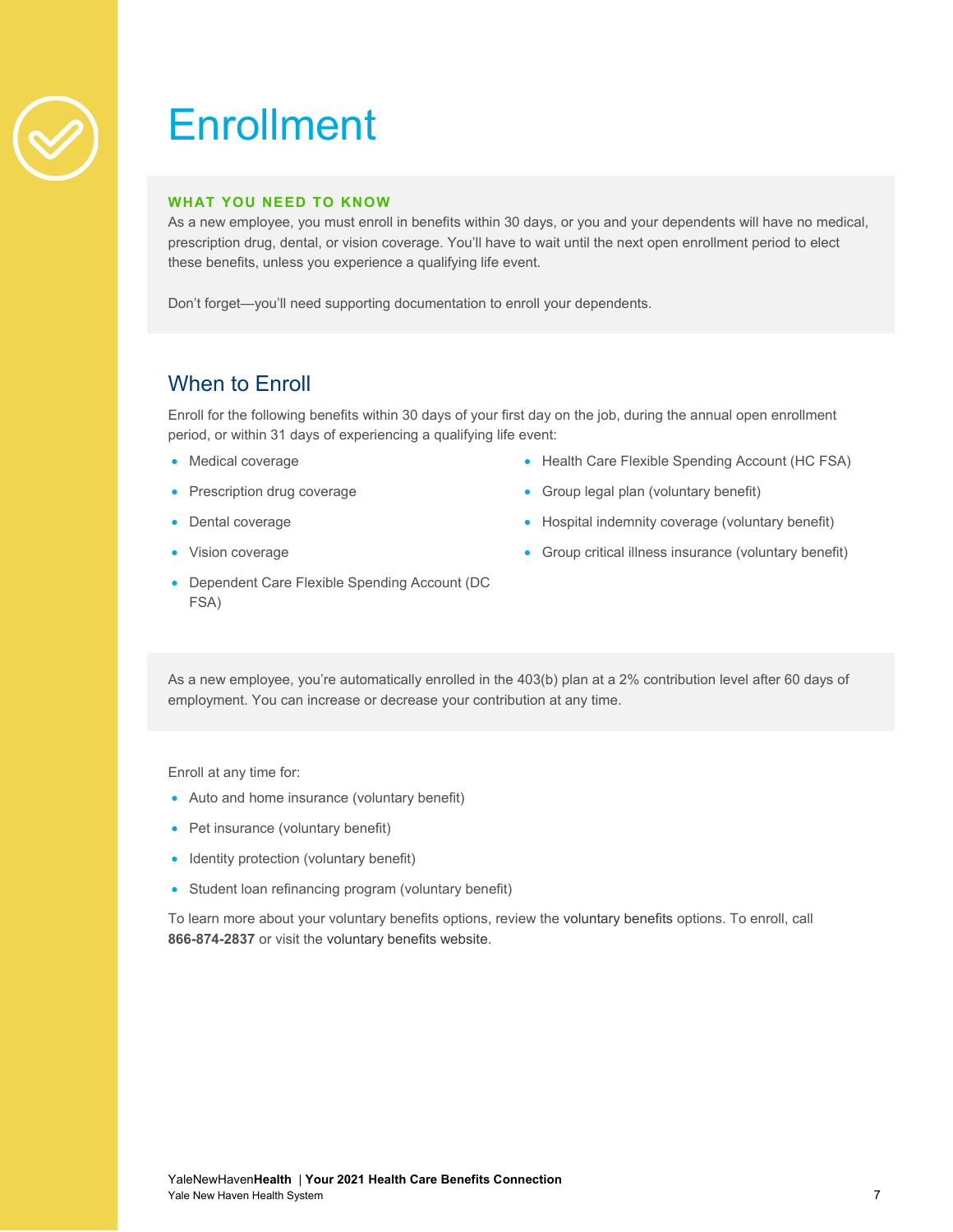

### When Changes Are Allowed

After you enroll, you can make changes only during annual open enrollment or within 31 days of experiencing a qualifying life event:

- Marriage
- Divorce
- Childbirth/adoption
- Coverage loss or gain

You must submit documentation that supports the event.

#### How to Enroll

To enroll or make changes to your benefits, visit bswift, our secure, online enrollment website. You'll be prompted to enter your YNHHS username and password. If you run into problems, call HRConnect at **844-543-2147**. Need more info first? You'll find details at HRConnect.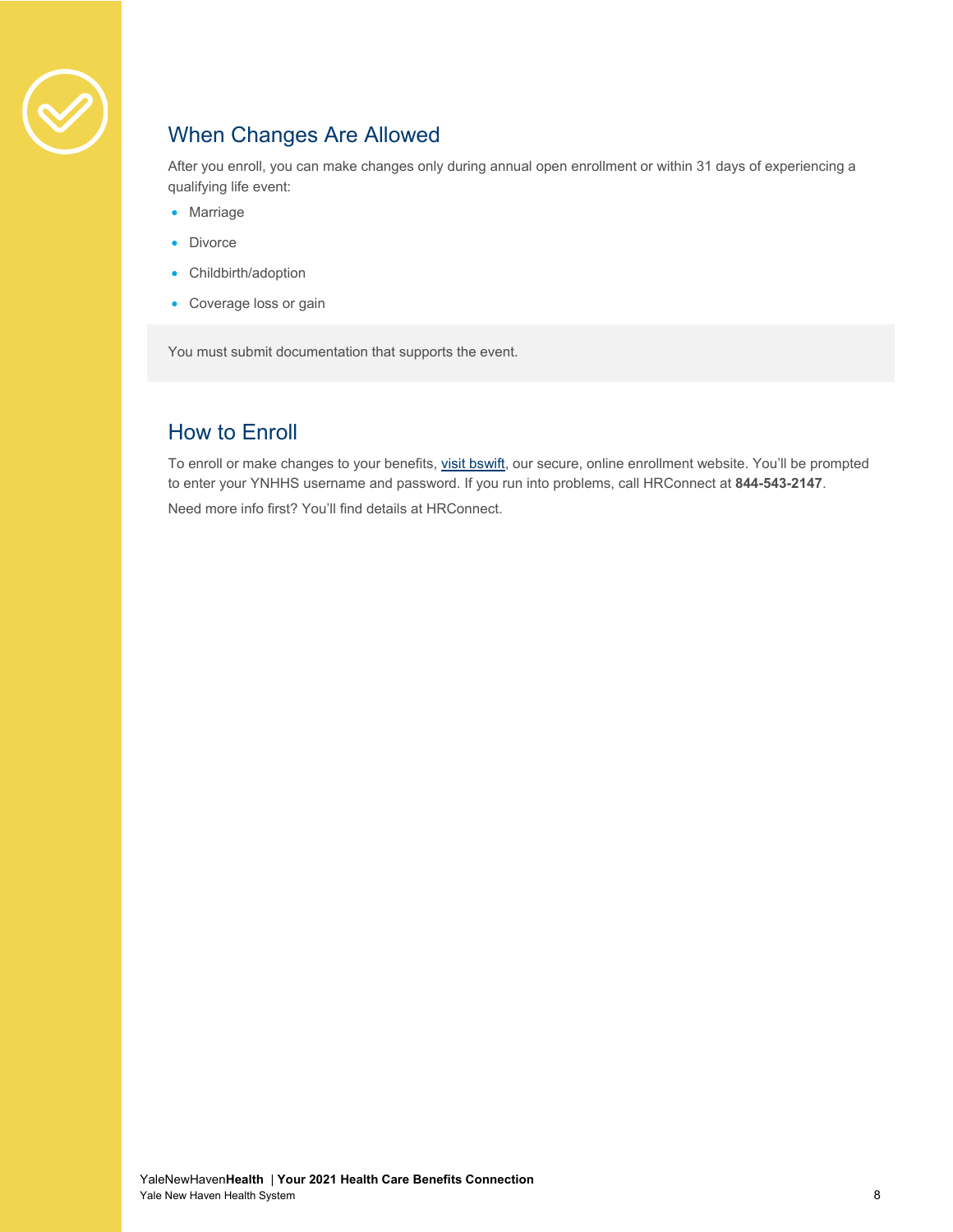# Yale New Haven Health System (YNHHS) Medical Plan

#### Medical Plan—New Plan for 2021!

#### **WHAT YOU NEED TO KNOW**

New for 2021, the YNHHS Medical Plan connects you to the world-class care provided by our new Signature networks of facilities and providers. Of course, you can also use Anthem PPO or out-of-network providers, but you'll usually pay more if you do. The medical plan is administered by Anthem Blue Cross and Blue Shield.

#### Connect with YNHHS Provider

The Signature network includes: YNHHS facilities/hospitals, PCP's from NEMG, Community Medical Group (CMG), Yale Medicine (YM), WestMed in CT, Trinity Health of New England hospitals and affiliated physicians. Also included are specialists from YM, NEMG, CMG and Trinity Health, and those credentialed at YNHHS.

#### How the Plan Works

The new YNHHS Medical Plan is designed to help keep you and your family healthy. Used in tandem with your other benefits—including care and condition management and coaching services—it's here to support you when you need care.

- You'll pay nothing for preventive care—including some preventive tests and prescription medications—when you use network providers.
- If you choose to use an Anthem network provider, you'll first have to meet a \$3,500 (individual)/\$7,000 (family) deductible before the plan begins to share costs. After you meet your deductible, you'll pay a copay or coinsurance for services.
- Behavioral health and substance abuse benefits are included in the medical plan.
- You only need to meet one combined annual out-of-pocket maximum for medical and prescription drugs. All your copays and coinsurance for covered services are applied toward this maximum. Once the out-of-pocket maximum is met, the plan pays 100% of eligible expenses for the remainder of the calendar year for each enrolled person.
- Special rules apply when you or your covered dependents are covered by more than one plan.

You may choose to waive medical coverage if you're covered by another plan or your spouse is a YNHHS employee.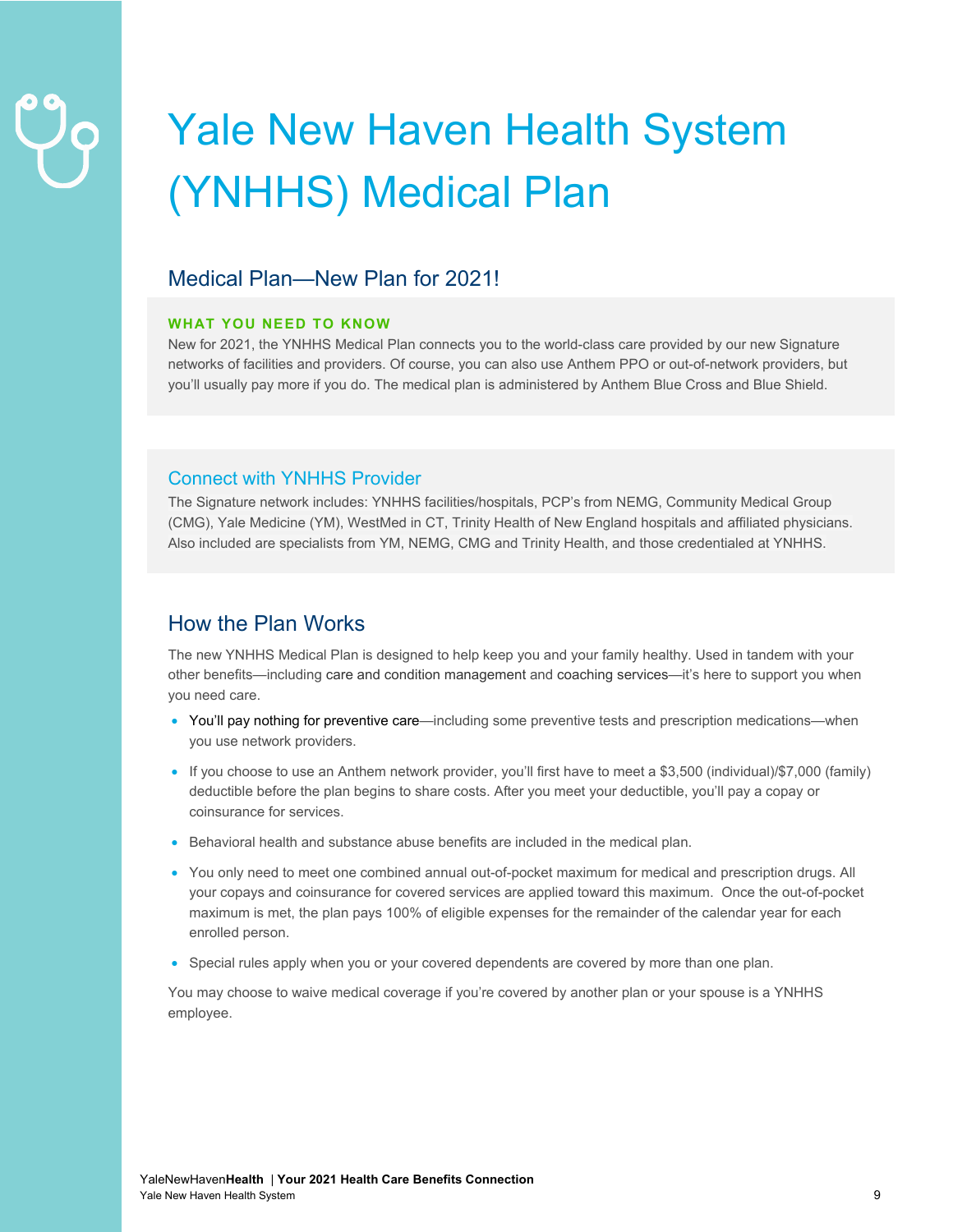How much you pay for care depends on the provider or facility you choose:

#### **Signature Network—YNHHS Facilities & Providers**

When you use a Signature network provider and facility, you'll pay less for covered services. You pay a flat copay for care and do not have to pay a deductible before the plan begins to pay benefits.

**Note:** Some Signature Network providers also provide care at facilities that are not in our health system. If you receive care at these other sites, you will pay higher costs for these facilities. For example, a surgeon who practices at Signature network facilities may also perform surgery at private surgical centers. If your surgery is done at a private center, you would pay the Anthem PPO network or Out-Of-Network rate for the doctor and the facility.

- You'll generally pay a flat copay for care when you use Signature network providers and facilities, including:
	- Facilities owned by Yale New Haven Health and Trinity New England
	- Our Signature Clinician network of Signature primary care providers and specialists who are credentialed at a facility owned by Yale New Haven Health
- For a complete list of the Signature network providers, visit HRConnect.
- Once you meet your annual out-of-pocket maximum, the plan will pay 100% of covered expenses through that calendar year.

#### **Anthem PPO Providers**

When you choose to receive care from an Anthem Century Preferred Network provider:

- You'll need to meet your annual deductible before the plan begins to share the cost of your care.
- After you meet your deductible, you'll generally pay 20% coinsurance or a copay until you reach your annual out-of-pocket maximum.
- Once you meet your annual out-of-pocket maximum, the plan will pay 100% of covered expenses through that calendar year.

To find a provider in the Anthem Century Preferred Network, visit the Anthem website (http://anthem.com/) or call **888-266-2896**.

#### **Out-of-Network Providers**

When you use a provider or facility that is not in the Signature or Anthem Century Preferred Network:

- You'll pay the most for care.
- Anthem will pay a maximum allowable amount (MAA) for covered services.
- You will be responsible for costs up to your annual deductible, coinsurance, and any difference between the MAA and the amount billed by the provider.
- You'll need to file a claim for the care to be covered. Payments will be made directly to the provider unless you submit a bill showing you've paid it already. Get a claim form and instructions.

#### No-cost vaccines for you and your dependents

You and your covered dependents can get no-cost vaccines for shingles, pneumonia, flu (ages 18 and older only), tetanus/diphtheria, and hepatitis A and B through the CVS Caremark Broader Vaccination Network.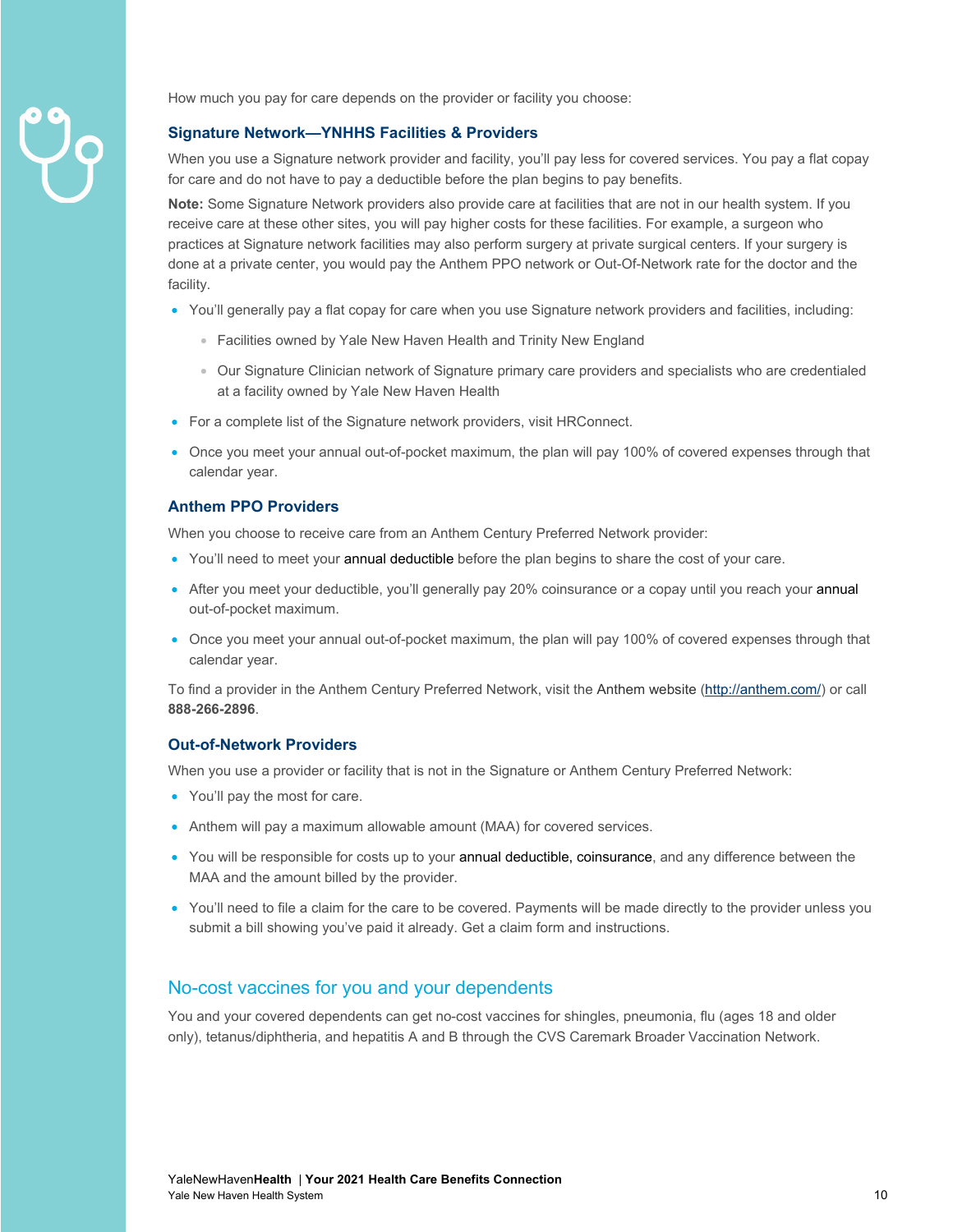## What You Pay for Care

Below is a summary of how certain services are covered. For a more complete list and any limitations, visit HRConnect to view the summary plan description (SPD), which will be available January 1, 2021.

To see employee premium contributions for the medical plan, visit the enrollment site (http://ynhhsbenefits.com/).

| <b>Plan Feature</b>                                                                   | <b>Signature Facility/</b><br><b>Provider</b>                  | <b>Anthem PPO Provider</b>                                    | <b>Out-of-Network Provider</b>           |
|---------------------------------------------------------------------------------------|----------------------------------------------------------------|---------------------------------------------------------------|------------------------------------------|
| <b>Annual Deductible</b>                                                              | Individual: \$0<br>Family: \$0                                 | Individual: \$3,500<br>Family: \$7,000                        | Individual: \$10,000<br>Family: \$20,000 |
| Out-of-Pocket Maximum <sup>1</sup>                                                    | Individual: \$3,000<br>Family: \$6,000                         | Individual: \$8,150<br>Family: \$16,300                       | Individual: \$30,000<br>Family: \$60,000 |
| <b>Office Visits and Physician Services</b>                                           |                                                                |                                                               |                                          |
| Primary Care Visit <sup>2,3</sup>                                                     | \$10 copay                                                     | \$30 copay                                                    | 50% of MAA* after<br>deductible          |
| Specialist Office Visit <sup>2</sup>                                                  | \$25 copay                                                     | \$50 copay                                                    | 50% of MAA* after<br>deductible          |
| Routine Adult Exam <sup>2,4</sup>                                                     | 0%, no copay                                                   | 0%, no copay                                                  | 50% of MAA* after<br>deductible          |
| Doctor or Surgeon<br>Services <sup>5</sup>                                            | 0%, \$0 copay                                                  | 20% after deductible                                          | 50% of MAA* after<br>deductible          |
| <b>Allergy Shot in Doctor's</b><br>Office (no MD visit)                               | \$10 copay                                                     | \$30 copay                                                    | 50% of MAA* after<br>deductible          |
| <b>Nutrition Counseling and</b><br><b>Diabetes Self-Management</b><br><b>Training</b> | 0%, no copay                                                   | 0%, \$0 copay                                                 | 50% of MAA* after<br>deductible          |
| <b>Women and Children</b>                                                             |                                                                |                                                               |                                          |
| <b>Well-Woman Visit</b><br>(OB/GYN preventive exam) <sup>6</sup>                      | 0%, \$0 copay                                                  | 0%, \$0 copay                                                 | 50% of MAA* after<br>deductible          |
| <b>Mammography<sup>7</sup></b> (including<br>3D and bone density test)                | 0%, \$0 copay                                                  | 0%, \$0 copay                                                 | 50% of MAA* after<br>deductible          |
| <b>Screening Breast</b><br><b>Ultrasound</b> (if dense breast<br>tissue or a history) | \$20 copay                                                     | \$20 copay                                                    | 50% of MAA* after<br>deductible          |
| Maternity Care <sup>8</sup> (initial visit)                                           | \$10 copay                                                     | \$10 copay                                                    | 50% of MAA* after<br>deductible          |
| Well-Baby/Well-Child<br>Care <sup>2,9</sup>                                           | 0%, \$0 copay                                                  | 0%, \$0 copay                                                 | 50% of MAA* after<br>deductible          |
| <b>Specialized Infant Formula</b>                                                     | n/a                                                            | 50% coinsurance                                               | 50% of MAA* after<br>deductible          |
| Infertility Services <sup>10</sup>                                                    | 100% up to lifetime max<br>with limits for certain<br>services | 50% up to lifetime max<br>with limits for certain<br>services | n/a                                      |
| <b>Ancillary Services</b>                                                             |                                                                |                                                               |                                          |
| <b>Lab Services</b>                                                                   | $$25$ copay                                                    | 20% after deductible                                          | 50% of MAA* after<br>deductible          |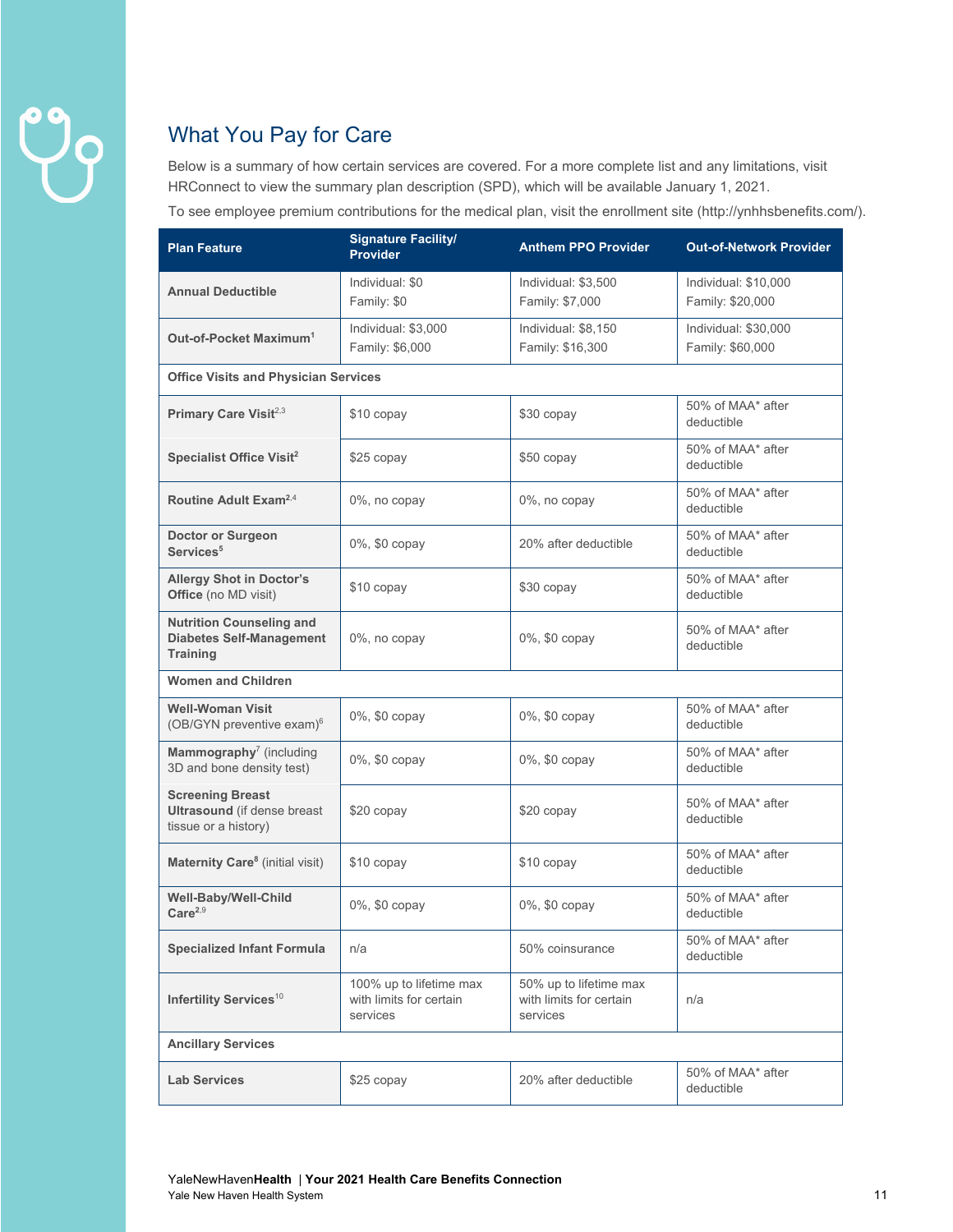# $P^9$

| <b>Plan Feature</b>                                                             | <b>Signature Facility/</b><br><b>Provider</b> | <b>Anthem PPO Provider</b>        | <b>Out-of-Network Provider</b>  |
|---------------------------------------------------------------------------------|-----------------------------------------------|-----------------------------------|---------------------------------|
| Diagnostic Testing <sup>11</sup> (facility<br>charges only)                     | \$25 copay                                    | 20% after deductible              | 50% of MAA* after<br>deductible |
| <b>High-Tech Diagnostic</b><br>Imaging <sup>12</sup> (facility charges<br>only) | \$100 copay                                   | 20% after deductible              | 50% of MAA* after<br>deductible |
| <b>Colorectal Cancer</b><br>Screening <sup>13</sup>                             | 0%, \$0 copay                                 | 0%, \$0 copay                     | 50% of MAA* after<br>deductible |
| Chiropractic Visits <sup>14</sup>                                               | n/a                                           | \$30 copay                        | 50% of MAA* after<br>deductible |
| <b>Physical and Occupational</b><br>Therapy <sup>14</sup>                       | \$10 copay                                    | \$30 copay                        | 50% of MAA* after<br>deductible |
| Speech Therapy <sup>14</sup>                                                    | \$10 copay                                    | \$10 copay                        | 50% of MAA* after<br>deductible |
| <b>Inpatient and Outpatient Care</b>                                            |                                               |                                   |                                 |
| <b>Inpatient Hospital</b><br>Services <sup>15</sup>                             | $$250$ copay                                  | 20% after deductible              | 50% of MAA* after<br>deductible |
| Outpatient Surgery <sup>16</sup>                                                | \$100                                         | 20% after deductible              | 50% of MAA* after<br>deductible |
| <b>Infusion and Radiation</b><br>Therapy                                        | \$25 copay                                    | 20% after deductible              | 50% of MAA* after<br>deductible |
| <b>Behavioral Health and Substance Abuse</b>                                    |                                               |                                   |                                 |
| <b>Inpatient Treatment (facility</b><br>charges only)                           | $$250$ copay                                  | 20% after deductible              | 50% of MAA* after<br>deductible |
| Outpatient Treatment <sup>17</sup>                                              | \$10 copay                                    | \$10 copay                        | 50% of MAA* after<br>deductible |
| ABA Therapy <sup>18</sup>                                                       | n/a                                           | \$10 copay                        | 50% of MAA* after<br>deductible |
| <b>Urgent and Emergency Care and Telehealth</b>                                 |                                               |                                   |                                 |
| <b>Emergency Department</b>                                                     | \$250 copay                                   | \$250 copay                       | \$250 copay                     |
| <b>Urgent Care Facility and</b><br><b>Walk-In Medical Center</b>                | \$25 copay                                    | \$50 copay                        | \$50 copay                      |
| Ambulance                                                                       | n/a                                           | 0% after deductible               | 0% after deductible             |
| <b>Telehealth</b>                                                               | $0\%$ , \$0 copay                             | \$30 copay                        | Not covered                     |
| <b>Non-Acute Care</b>                                                           |                                               |                                   |                                 |
| Skilled Nursing Facility <sup>19</sup>                                          | 20% coinsurance, no<br>deductible             | 20% coinsurance, no<br>deductible | 50% of MAA* after<br>deductible |
| Home Health Care <sup>20</sup>                                                  | 20% coinsurance, no<br>deductible             | 20% coinsurance, no<br>deductible | 50% of MAA* after<br>deductible |
| Hospice Care <sup>21</sup>                                                      | n/a                                           | 20% coinsurance, no<br>deductible | 50% of MAA* after<br>deductible |
| Other                                                                           |                                               |                                   |                                 |
| <b>Durable Medical Equipment</b>                                                | n/a                                           | 20% coinsurance, no<br>deductible | 50% of MAA* after<br>deductible |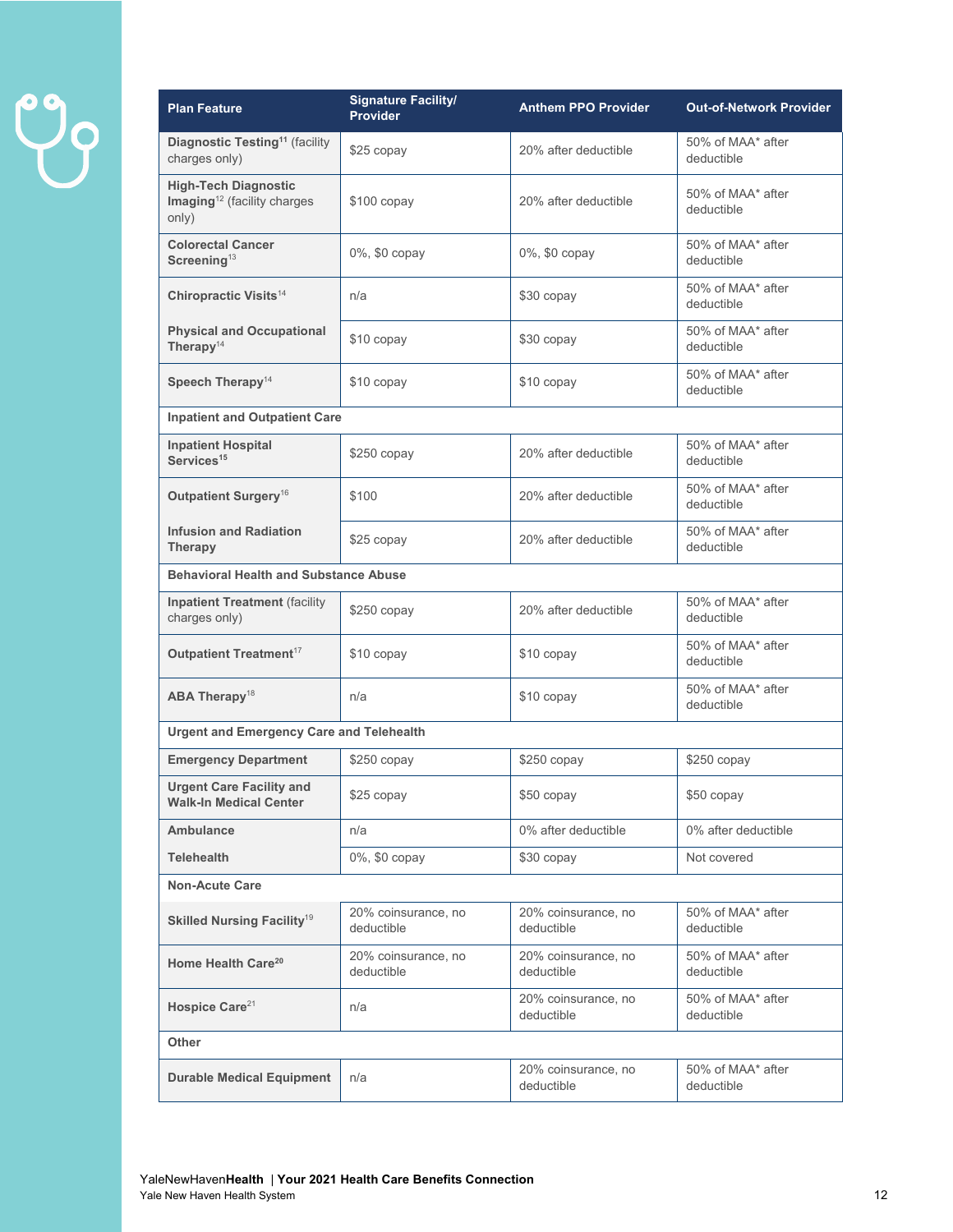| <b>Plan Feature</b>        | <b>Signature Facility/</b><br><b>Provider</b> | <b>Anthem PPO Provider</b>        | <b>Out-of-Network Provider</b>  |
|----------------------------|-----------------------------------------------|-----------------------------------|---------------------------------|
| Hearing Aids <sup>22</sup> | n/a                                           | 50% coinsurance, no<br>deductible | 50% of MAA* after<br>deductible |
| <b>Orthotics</b>           | n/a                                           | 50% coinsurance, no<br>deductible | 50% of MAA* after<br>deductible |

\* Maximum allowable amount.

- 1 Amounts paid toward care provided by all in-network providers accumulate toward both the YNHHS and Anthem PPO out-of-pocket maximums. However, when the YNHHS in-network out-of-pocket maximum has been reached, amounts paid for YNHHS in-network care no longer accrue toward the Anthem PPO out-of-pocket maximum. Amounts paid for Anthem PPO in-network care continue to accrue until the Anthem PPO outof-pocket maximum is met.
- $2$  Tests (e.g., some lab work) that are associated with office visits may be subject to a copay or deductible and coinsurance if they are not mandated by the ACA. Check with your provider or call Anthem to determine if a specific test is covered at 100%.
- <sup>3</sup> A list of Signature providers is posted to: http://ynhhs.org/hrconnect
- 4 One exam every calendar year starting at age 22 (includes immunizations).
- <sup>5</sup> Other than office visit; includes maternity claims.
- $6$  One per calendar year. All other OB/GYN office visits are covered at the specialist office visit benefit level.
- <sup>7</sup> Screening mammography only. Does not include breast ultrasounds
- <sup>8</sup> Prenatal care and delivery. Well visits to the obstetric provider are billed with one global fee that includes trimester visits, delivery, and postpartum care. Any maternity-related tests that are needed, such as blood work, glucose tolerance tests, stress tests, ultrasounds, or amniocentesis, are billed separately. Inpatient hospital and doctor or surgeon services also apply.
- <sup>9</sup> Seven exams from birth to age 1 year; seven exams from ages 1 to 5; one exam from ages 6 to 21.
- <sup>10</sup> The plan covers in-network fertility services only through YNHHS and Anthem PPO providers. YNHHS providers: Yale Reproductive Endocrinology and Infertility (REI) Center and YNHHS Outpatient Pharmacy Services. 100% up to lifetime max of \$14,000 for medical and freezing and transferring embryos, and 100% up to lifetime maximum of \$2,000 for prescription drugs through the pharmacy benefit. Anthem PPO providers: 50% of covered medical services at a participating Anthem provider, plus covered prescription drugs at a participating CVS Caremark pharmacy, up to a combined lifetime maximum of \$10,000.
- 11 Includes x-rays, echo stress tests, ultrasounds, diagnostic mammograms, and EKGs. Patients will receive a bill for the reading of the diagnostic testing and imaging (covered under "Doctor or Surgeon Services").
- 12 PET, SPECT, MRI, MRA, CTA, and CAT.
- <sup>13</sup> Diagnostic colonoscopies covered under the outpatient surgery benefit level. Includes fecal occult blood test, barium enema, flexible sigmoidoscopy, and screening colonoscopy.
- <sup>14</sup> Chiropractic, physical therapy, occupational therapy, and speech therapy combined maximum: 50 visits per calendar year.
- $15$  Room and board, lab work, medical supplies, and other hospital ancillary services.
- <sup>16</sup> Hospital or surgical center facility charges only.
- $17$  The Employee and Family Resources (EFR) program provides up to six (6) confidential counseling sessions at no cost.
- 18 Applied behavioral analysis, up to age 21.
- $19$  Up to 120 days per calendar year after a hospital stay.
- <sup>20</sup> Up to 120 days per calendar year.
- <sup>21</sup> Up to 60 days per calendar year.
- <sup>22</sup> Two hearing aids every 36 months.

#### Save With Signature Providers & Facilities

The following examples\* show how using a Signature provider and facility can save you money. As a reminder, if you use a Signature provider but your care takes place in a facility that is not in our network, the facility expenses will be covered as Anthem or out-of-network care.

#### **Example #1: Signature Savings**

Tony saves \$7,150 using a Signature provider and Signature facility for his knee surgery.

|                                  | <b>YNHHS Signature</b><br><b>Provider and Facility</b> | <b>Anthem PPO</b><br><b>Provider &amp; Facility</b> |
|----------------------------------|--------------------------------------------------------|-----------------------------------------------------|
| <b>Facility Charge Allowed</b>   | \$20,000                                               | \$20,000                                            |
| Doctor or Surgeon Fees Allowed   | \$3,000                                                | \$3,000                                             |
| Annual deductible (paid by Tony) | \$0                                                    | \$3.500                                             |
| Amount Left to Pay               | \$23,000                                               | \$19,500                                            |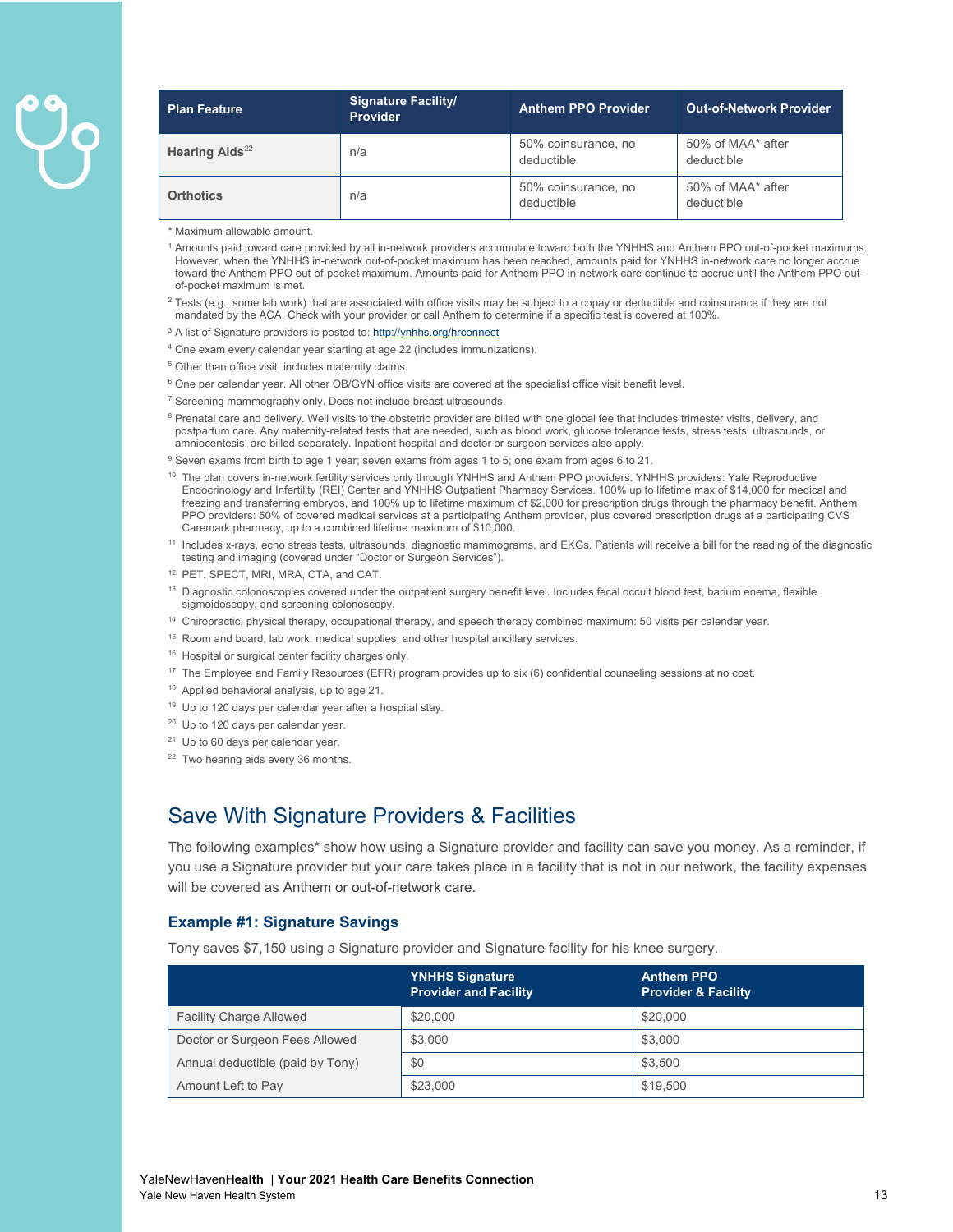

| Tony's Cost after Deductible<br>(including inpatient copay/coinsurance) | \$250    | $20\% = $3.900$            |
|-------------------------------------------------------------------------|----------|----------------------------|
| <b>Total Amount Plan Pays</b>                                           | \$22.750 | \$15,600                   |
| <b>Total Amount Tony Pays</b>                                           | \$250    | $$3,900 + $3,500 = $7,400$ |

#### **Example #2: Signature Provider + Anthem Facility Costs**

If Tony had the same procedure but it takes place in an Anthem facility, he will spend \$6,550 more than in the first example.

|                                                                          | <b>YNHHS Signature Provider</b>                                                                       | <b>Anthem Facility</b>        |
|--------------------------------------------------------------------------|-------------------------------------------------------------------------------------------------------|-------------------------------|
| <b>Facility Charge Allowed</b>                                           | N/A                                                                                                   | \$20,000                      |
| Doctor or Surgeon Fees Allowed                                           | \$3,000                                                                                               | N/A                           |
| Annual Deductible (paid by Tony)                                         | \$0                                                                                                   | \$3,500 (for Anthem facility) |
| Amount Left to Pay                                                       | \$3,000                                                                                               | \$16,500                      |
| <b>Tony's Cost after Deductible</b><br>(including inpatient coinsurance) | \$0 owed for doctor or surgeon fees $+20\%$ for facility =\$3,300<br>$($16,500 \times 20\% = $3,300)$ |                               |
| <b>Total Amount Plan Pays</b>                                            | \$3,000                                                                                               | \$16,500                      |
| <b>Total Amount Tony Pays</b>                                            | \$6,800 (\$3,500 deductible + \$3,300 coinsurance)                                                    |                               |

#### **Example #3: Anthem PPO Provider + Anthem Facility Costs**

If Tony uses an Anthem provider and an Anthem facility, he will spend \$600 more than in the second example.

|                                                                                | <b>Anthem PPO Provider &amp; Facility</b> |
|--------------------------------------------------------------------------------|-------------------------------------------|
| <b>Facility Charge Allowed</b>                                                 | \$20,000                                  |
| Doctor or Surgeon Fees Allowed                                                 | \$3,000                                   |
| Annual deductible (paid by Tony)                                               | \$3,500                                   |
| Amount Left to Pay                                                             | \$19,500                                  |
| <b>Tony's Cost after Deductible</b><br>(including inpatient copay/coinsurance) | $20\% = $3,900$ (\$19,500 x 20%)          |
| <b>Total Amount Plan Pays</b>                                                  | \$15,600                                  |
| <b>Total Amount Tony Pays</b>                                                  | $$3,900 + $3,500 = $7,400$                |

\*These examples are for illustrative purposes only. Your actual cost share may vary depending on the care you receive, the facility used, and specifics if you're admitted as an inpatient. These examples are not provided as a guarantee of coverage or an actual estimate of specific benefits under the plan.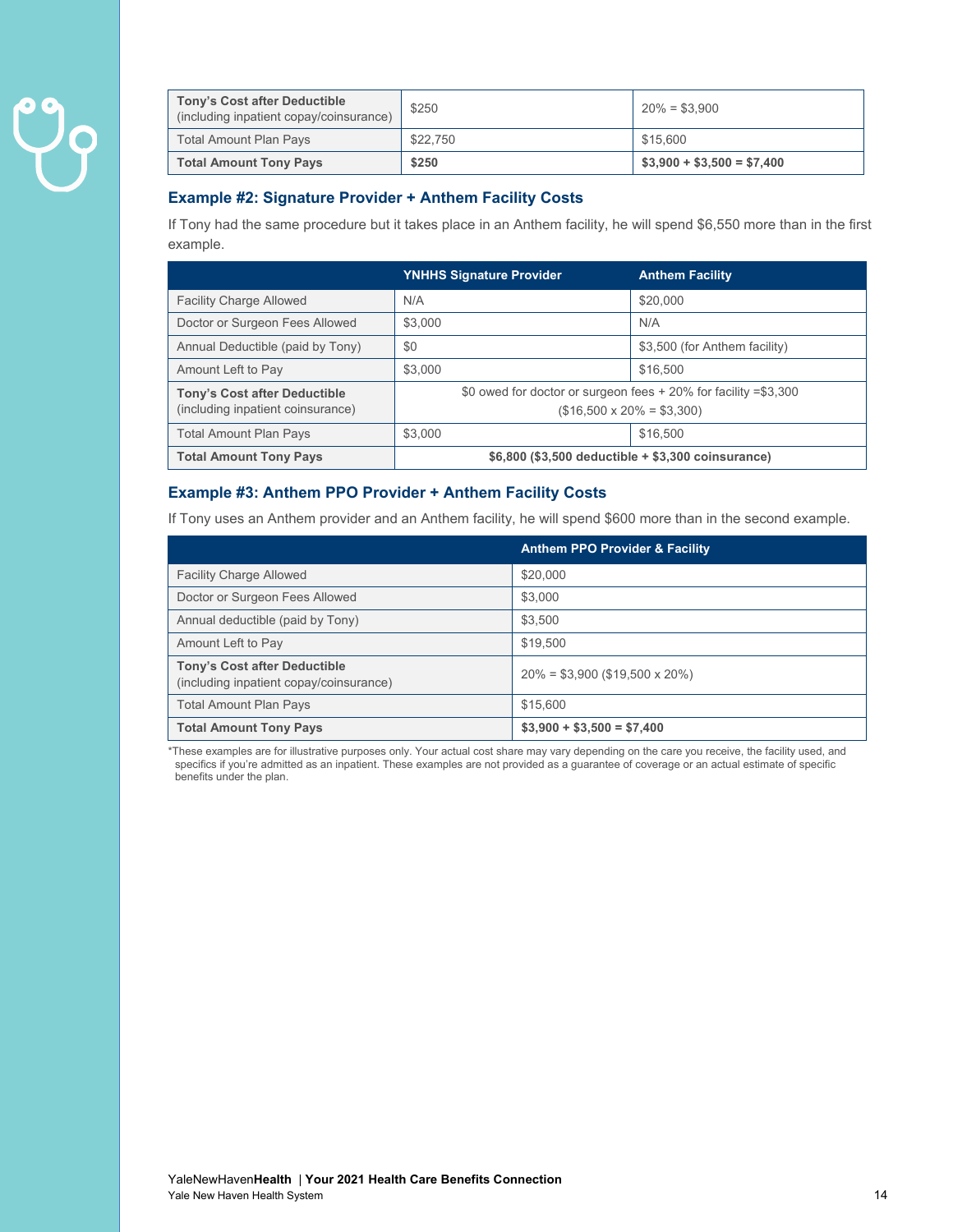### When to Connect With Anthem

For a medical stay and/or service preauthorization, call **800-238-2227** (in Connecticut) or **800-248-2227** (out of state). For behavioral health or substance abuse stays, call **800-934-0331**.

Before receiving any of these services, you must call Anthem for preauthorization. Otherwise, your benefits will be reduced.

- **Inpatient stays** in a hospital, skilled nursing facility, hospice facility, subacute care or acute rehabilitation facility, or behavioral health or substance abuse treatment center (call at least 24 hours before the start of your stay)
- **High-cost diagnostic imaging services** prescribed by an out-of-network provider
- **Organ/tissue transplants,** including evaluation, donor search, organ procurement/tissue harvest, or transplant

For admissions following emergency or urgent care, you, your representative, or your doctor must call Anthem within 48 hours of admission.

#### **If you do not precertify for the services above:**

- Benefits for inpatient stays will be reduced by \$200.
- Benefits for doctor fees will be reduced by 25%.

#### **You can also connect with Anthem to:**

- Find a provider in the Anthem Century Preferred Network
- Resolve insurance claim and billing issues
- Ask questions about preventive and/or diagnostic care
- Get general health information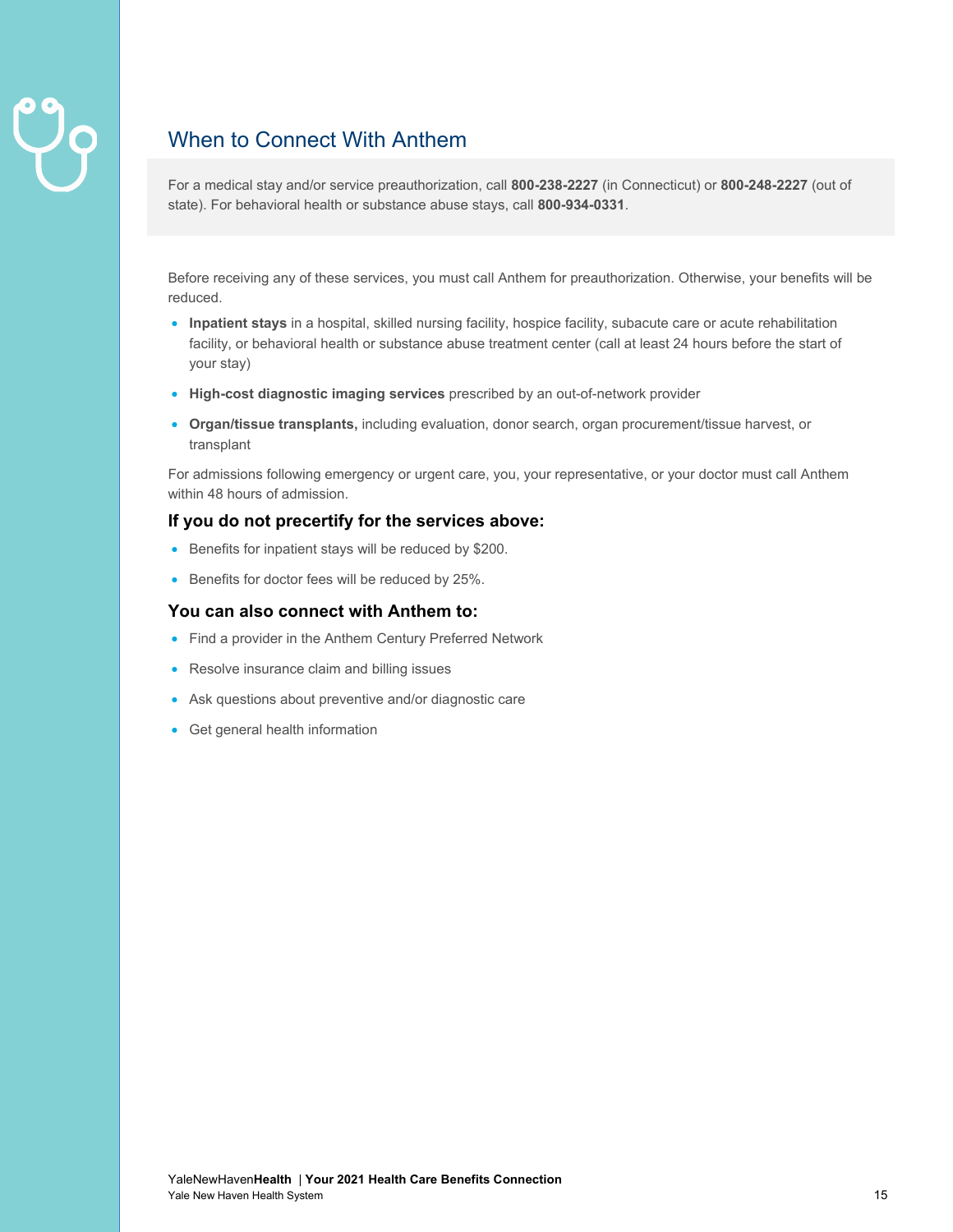## Urgent Care & Telehealth

#### **WHAT YOU NEED TO KNOW**

Can't wait to see a doctor? Urgent care and telehealth services help you quickly connect with affordable care.

#### Urgent Care

When you need immediate care for an illness or injury, you can visit the nearest YNHHS walk-in facility or a PhysicianOne Urgent Care center. To locate an urgent care center close to you, visit HRConnect and search for urgent care.

You'll pay a \$25 copay when visiting a YNHHS facility, and you'll pay more if you use other providers.

#### **Telehealth**

Telehealth is an ideal alternative for immediate treatment of an illness or injury when you can't get to a doctor's office or urgent care center.

You and your covered family members can visit a doctor virtually, wherever you are, whenever you need care via phone, tablet, or computer. If you need medication, the doctor can even send a prescription to your pharmacy (within Connecticut, New York, Massachusetts, and Rhode Island).

Use the telehealth services below to connect to care outside the usual office hours. **Telehealth is not an alternative to emergency care for a life-threatening condition.**

#### **OnDemand**

See one of our own Northeast Medical Group (NEMG) providers weekdays from 7 a.m. to 7 p.m. ET, excluding holidays. To get started, download the MyChart mobile app.

The NEMG providers you see OnDemand can:

- Diagnose symptoms
- Order testing
- Prescribe medication
- Send prescriptions to the pharmacy of your choice in Connecticut, New York, Massachusetts, and Rhode Island.

OnDemand does not cover pediatric services. Find more information about OnDemand at HRConnect.

#### **How It Works**

- 1. Register with MyChart online at ynhhs.org/ondemand or through the mobile app.
- 2. Schedule your OnDemand visit. You'll get reminder emails, phone calls, and app pushes to remind you of your upcoming visit.
- 3. Complete e-Checkin on the mobile app or website 15 minutes before your visit. You'll answer questions about your medical history and insurance coverage.
- 4. Pay for your visit with a credit card, debit card, or your HSA Bank Flexible Spending Account debit card.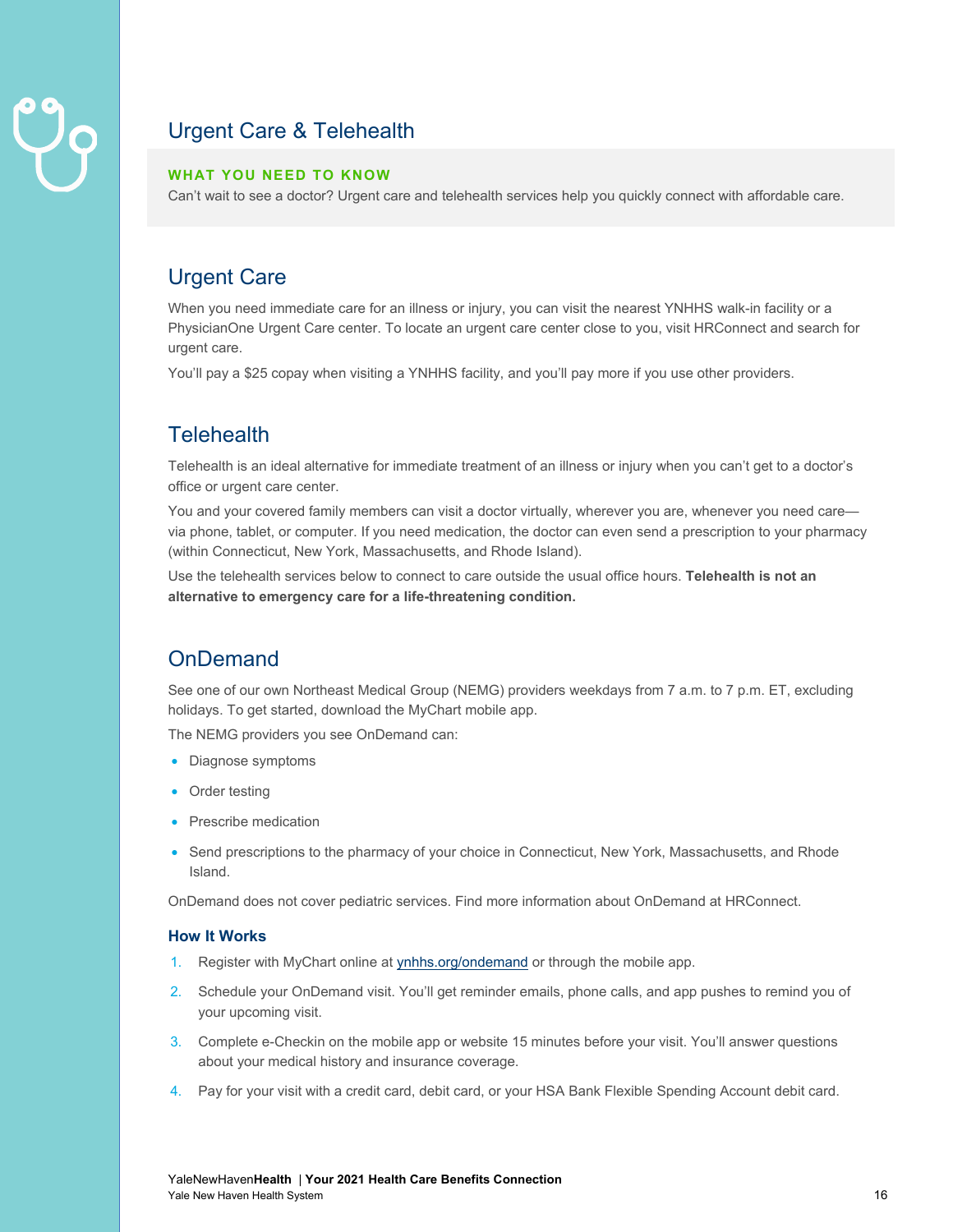- 
- 5. Join a virtual waiting room, where a medical assistant will greet you and confirm your information.
- 6. Visit your OnDemand doctor.
- 7. After your appointment, find a summary of your visit in the MyChart app.

#### When you or your child can't wait for care

LiveHealth Online is there for you 24/7/365. Call 888-548-3432. Pediatric services are not covered by OnDemand.

#### LiveHealth Online

For pediatric services, or to see a board-certified doctor after hours, on weekends and holidays, and when you're out of state, visit LiveHealth Online, download the mobile app, or call **888-548-3432**.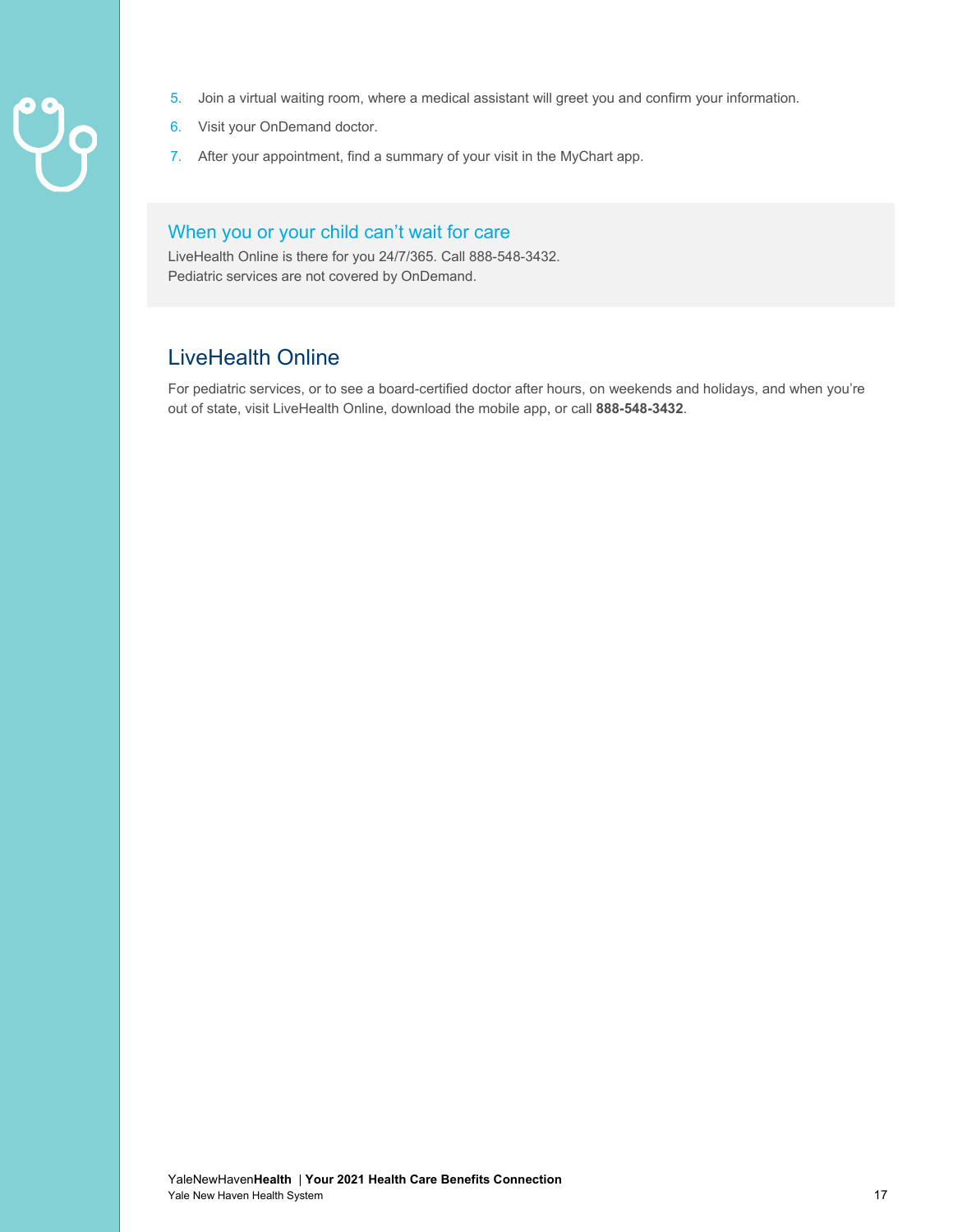## Prescription Drugs

#### **WHAT YOU NEED TO KNOW**

You automatically have prescription drug coverage when you enroll in the YNHHS Medical Plan. You can fill covered prescriptions at participating CVS retail pharmacies, through mail order, or through YNHHS Outpatient Pharmacy Services.

#### Need to fill a prescription?

Find a participating pharmacy near you. Connect with a local pharmacy cvs.com/store-locator/landing

#### Filling Your Prescription

Your prescription will be covered only if it's filled at a participating pharmacy. To fill 30-day supply prescriptions, just present your prescription and CVS Caremark prescription drug card at a pharmacy in the CVS Caremark network. To fill a maintenance medication, you must use a CVS retail pharmacy, mail order, or visit a YNHHS Outpatient Pharmacy. For specialty medications, you'll need to use mail order or specialty pharmacy services, as described below.

In an emergency or if you're out of state and can't get to a participating pharmacy, you'll pay out of pocket and then file a claim for reimbursement from CVS Caremark.

#### Pay nothing for certain preventive drugs

The Affordable Care Act (ACA) makes many prescription medications, vaccines, and supplements—including contraceptives and statins—available to you at no cost. No-Cost Preventive Drug List: caremark.com/portal/asset/NoCost\_Preventive\_List.pdf

When you're covered by the YNHHS Medical Plan, the out-of-pocket maximum is the most you'll pay out of pocket for medical care and prescription drugs.

When a generic is available and you or your doctor chooses a brand-name drug, you'll pay the brand-name coinsurance—plus the difference in cost between the two medications.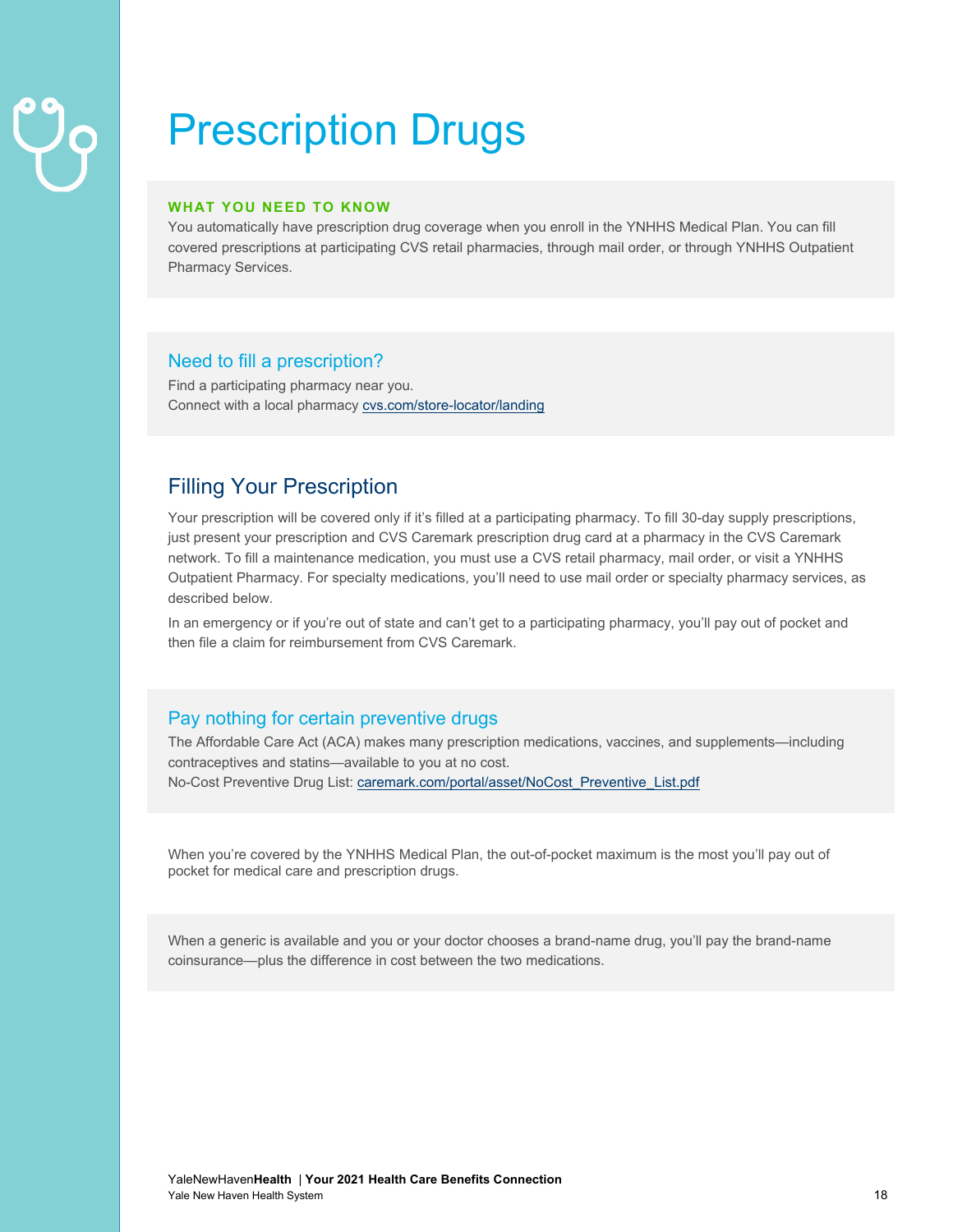

#### Save on Maintenance Drugs

For medications you take on an ongoing basis, you'll use the CVS Caremark Maintenance Choice program to get refills at a lower copay for a larger supply. With CVS Maintenance Choice, you get up to two 30-day fills at a retail pharmacy before you'll need to use CVS Caremark mail service or a CVS Pharmacy for 90-day fills.

#### What You Pay for Fills

What you'll pay depends on the type of medication and the amount prescribed. When the cost of a drug is less than the minimum copay, you'll pay the lower amount.

#### **Tier 1: Generic**

- 30-day supply: \$10 copay
- 90-day supply through CVS Maintenance Choice: \$20 copay

#### **Tier 2: Brand name**

- 30-day supply: 20% coinsurance (\$35 minimum, \$80 maximum) if the drug is on the list of preferred brand drugs (the formulary)
- 90-day supply through CVS Maintenance Choice: 20% coinsurance (\$70 minimum, \$150 maximum) if the drug is on the list of preferred brand drugs (the formulary)

#### **Tier 3: Non-preferred brand**

- 30-day supply: 40% coinsurance (\$55 minimum, \$120 maximum) if the drug isn't on the list of preferred brand drugs (the formulary)
- 90-day supply through CVS Maintenance Choice: 40% coinsurance (\$110 minimum, \$230 maximum) if the drug isn't on the list of preferred brand drugs (the formulary)

#### **Tier 4: Specialty**

Up to a 30-day supply only through YNHHS Outpatient Pharmacy Services.

• Generic and brand name: \$20 copay

For certain high-cost specialty drugs not available through Outpatient Pharmacy Services or the Apothecary & Wellness Center, you'll use CVS Specialty Pharmacy. These medications are subject to 40% coinsurance (up to \$150 generic, \$200 brand name).

#### Preauthorization and Other Special Circumstances

#### **Compounded Medications**

Some prescriptions, including compounded drugs, require preauthorization from CVS Caremark before they can be filled. Your pharmacist will let you know if your doctor needs to make that call.

#### **Breast Cancer Drugs**

If you're taking raloxifene (brand name: Evista) or tamoxifen (brand name: Noladex) for primary prevention of breast cancer, these generics may be available at no cost to you through the preventive provisions of the Affordable Care Act. To learn if you qualify, your doctor will need to complete the Preventive Services Zero Cost Sharing Form and fax it to CVS Caremark.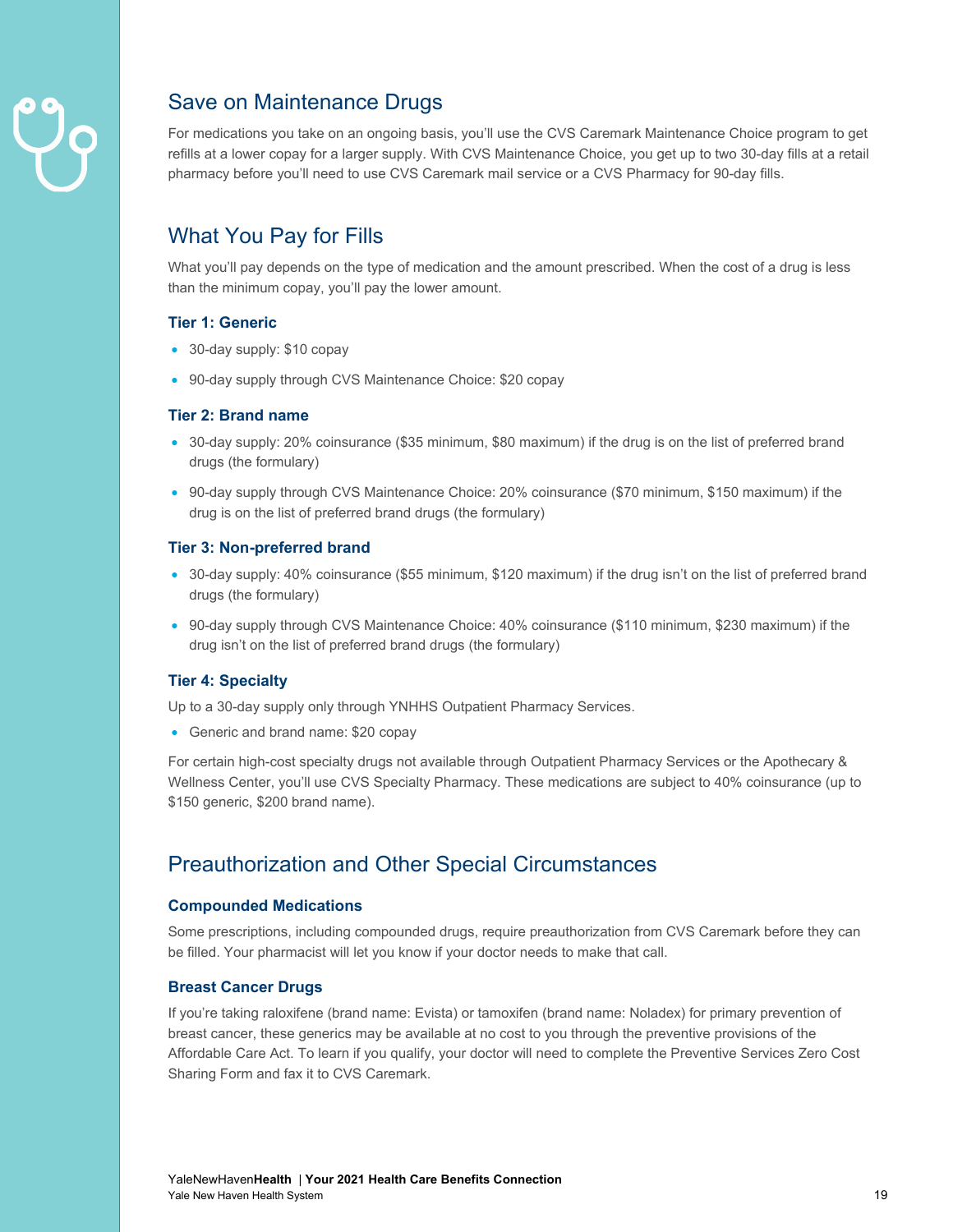

#### **Step Therapy Program**

The step therapy program requires you to try one or two generic equivalents before the brand-name drug will be covered.

Drug classes included in this program include medications that treat high cholesterol, high blood pressure, gastrointestinal disorders (GERD, for instance), sleep disorders, depression, and other conditions.

#### **Drugs and Supplies not Covered**

The following drugs and medical supplies are not covered by the plan:

- Medical devices and appliances
- Experimental drugs
- Drugs whose sole purpose is to promote or stimulate hair growth
- Retin A (for those over age 28)
- Weight-loss drugs
- Immunization agents, biological sera, blood or blood plasma
- Infertility medications
- Most over-the-counter drugs, vitamins, and nutritional supplements
- Ostomy supplies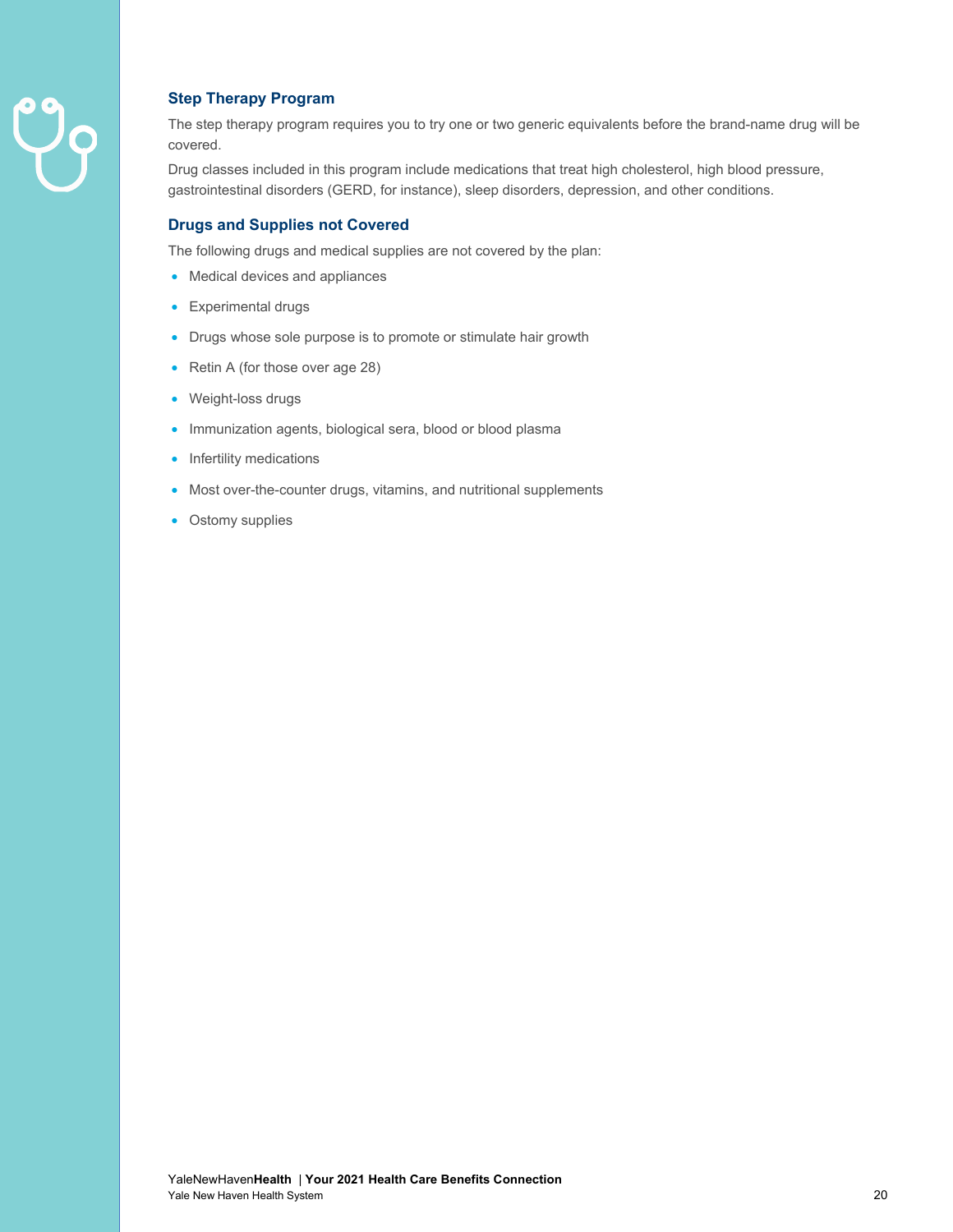## Health Care FSA

#### **WHAT YOU NEED TO KNOW**

The Health Care Flexible Spending Account (FSA) helps you set aside money to pay for health care expenses you'll have during the year. The pluses: You contribute pretax income, so you're paying no taxes on your contributions—plus, your contributions reduce your taxable income. The catch: You need to budget carefully, since you'll have to forfeit any unused balance over \$550.

#### How It Works

When you elect your benefits as a new employee or during annual open enrollment, you choose your FSA contribution level for the calendar year (up to \$2,750 in 2021).

**Plan carefully!** You can carry over up to \$550 in unused funds to the next plan year, but you'll forfeit anything over that. You have until March 31, 2021, to submit your 2020 claims through PayFlex.

For example, as of December 31, 2020, you have \$600 of unused FSA funds. You can carry over \$550 for use by December 31, 2021. The remaining \$50 must be used for 2020 expenses. You have until March 31, 2021, to submit them for reimbursement. If you don't submit 2020 claims by March 31, 2021, the \$50 is forfeited.

During every open enrollment period, you'll elect the amount you want to contribute to your FSA the following year. Your election does not automatically roll over from year to year.

Your pretax paycheck contributions are deposited directly into your Health Care FSA, which is administered by HSA Bank.

You can use your FSA to pay for eligible expenses, including:

- Copays and coinsurance
- Prescription drugs and over-the-counter medications (with a doctor's prescription)
- Medical equipment, like crutches, and supplies such as bandages
- Vision care, like eyeglasses and contact lenses
- Dental expenses, such as fillings and braces

When you have eligible expenses, you can use your FSA debit card to pay for them. Or, you can submit receipts and file a claim for reimbursement.

#### Managing Your Health Care FSA

You set up and manage your FSA on the HSA Bank website or via the mobile app. Then, you can upload receipts and submit claims, pay providers, and track your account balance and transactions.

You have until March 31 of the following year to submit receipts for reimbursement.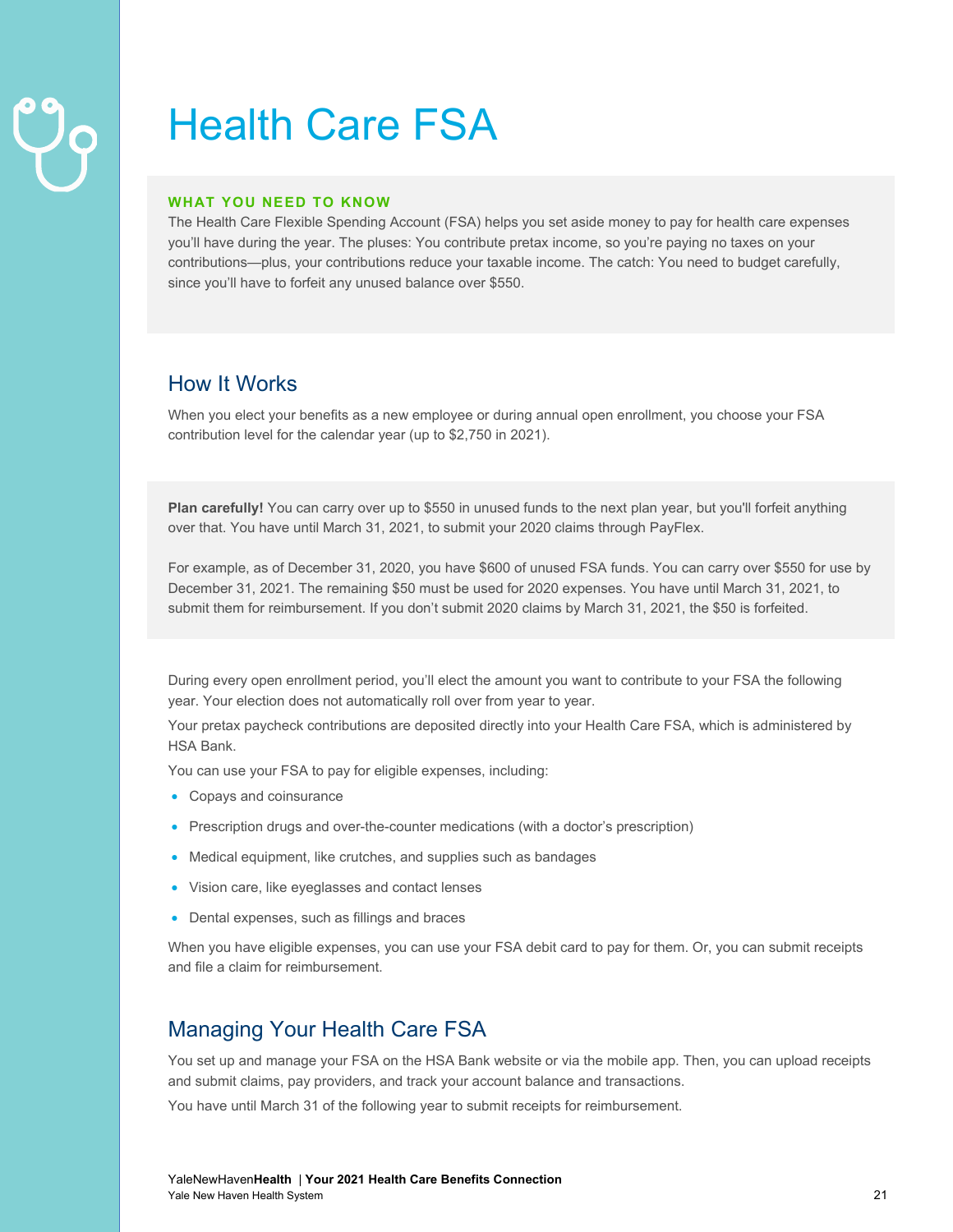## Dental Benefits

#### **WHAT YOU NEED TO KNOW**

You can choose from two plans that cover all your dental needs, from routine exams and cleanings to major services like bridgework and crowns. Although you may see any dentist you like, when you visit a network dentist, you'll pay less and you won't have to file a claim.

#### Find a participating dentist

The Delta Dental website makes it simple to locate a participating dentist in your area. Connect with a network dentist: deltadentalct.com/ynhhs

#### Plan Features

Choose from two plans: Delta Dental Basic or Delta Dental Plus

Both plans feature:

- A nationwide network of Delta Dental dentists
- Discounted rates for using participating Delta Dental network dentists
- Preventive services at no cost to you
- Coverage for restorative services

The key difference is that Delta Dental Plus covers more services and pays a higher annual maximum benefit, so it costs more per paycheck.

You can also choose to waive dental coverage.

#### Know Before You Go

Before you sit down for a procedure that will cost more than \$300, contact Delta Dental to request a predetermination of benefits. That way, you'll know how much the plan will cover and how much you'll need to pay.

#### How the Plans Compare

Amounts shown are what you pay.

| <b>Plan Feature</b>      | <b>Delta Dental Basic</b> | <b>Delta Dental Plus</b> |
|--------------------------|---------------------------|--------------------------|
| <b>Annual Deductible</b> | Individual: \$50          | Individual: \$50         |
| (What you pay)           | <b>Family: \$100</b>      | <b>Family: \$100</b>     |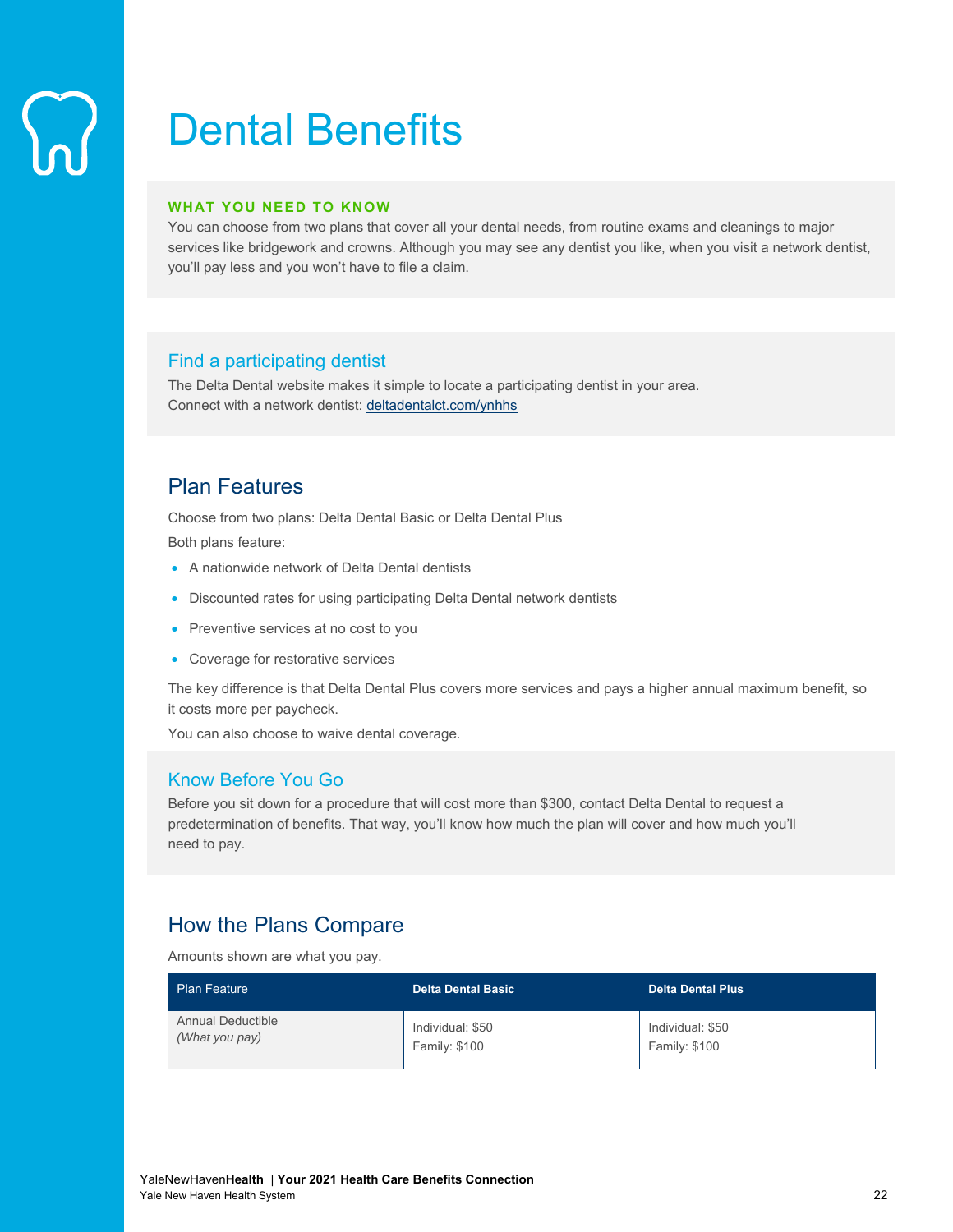

| <b>Plan Feature</b>                                                                                                      | <b>Delta Dental Basic</b>    | <b>Delta Dental Plus</b>                                          |
|--------------------------------------------------------------------------------------------------------------------------|------------------------------|-------------------------------------------------------------------|
| <b>Preventive Services (no deductible)</b><br>includes routine exams, cleanings,<br>x-rays, sealants, and other services | $0\%$ of MAA*                | $0\%$ of MAA*                                                     |
| <b>Restorative Services such as</b><br>extractions and root canals                                                       | 20% of MAA* after deductible | 20% of MAA* after deductible                                      |
| Major Services such as dentures,<br>bridges, and crowns                                                                  | Not covered                  | $50\%$ of MAA*                                                    |
| Orthodontia                                                                                                              | Not covered                  | 50% of MAA*<br>Lifetime maximum benefit per person:<br>\$1,700    |
| Temporomandibular Joint (TMJ)<br><b>Disorder Treatment Services</b>                                                      | Not covered                  | $50\%$ of MAA*<br>Lifetime maximum benefit per person:<br>\$1,700 |
| Individual Maximum Calendar Year<br>Benefit (excludes orthodontic and TMJ<br>benefits)                                   | \$1,000                      | \$1,700                                                           |

\*Maximum allowable amount.

#### If You Use an Out-of-Network Dentist

- You may pay more for services because non-participating dentists have not negotiated fee discounts with Delta Dental.
- You may need to pay the dentist yourself and then submit a claim to be reimbursed by Delta Dental.
- If you need to submit a dental claim yourself, ask your dentist for a standard American Dental Association claim form.

For complete details about covered expenses, exclusions, and limitations, visit HRConnect to review the summary plan description (SPD) for your dental plan.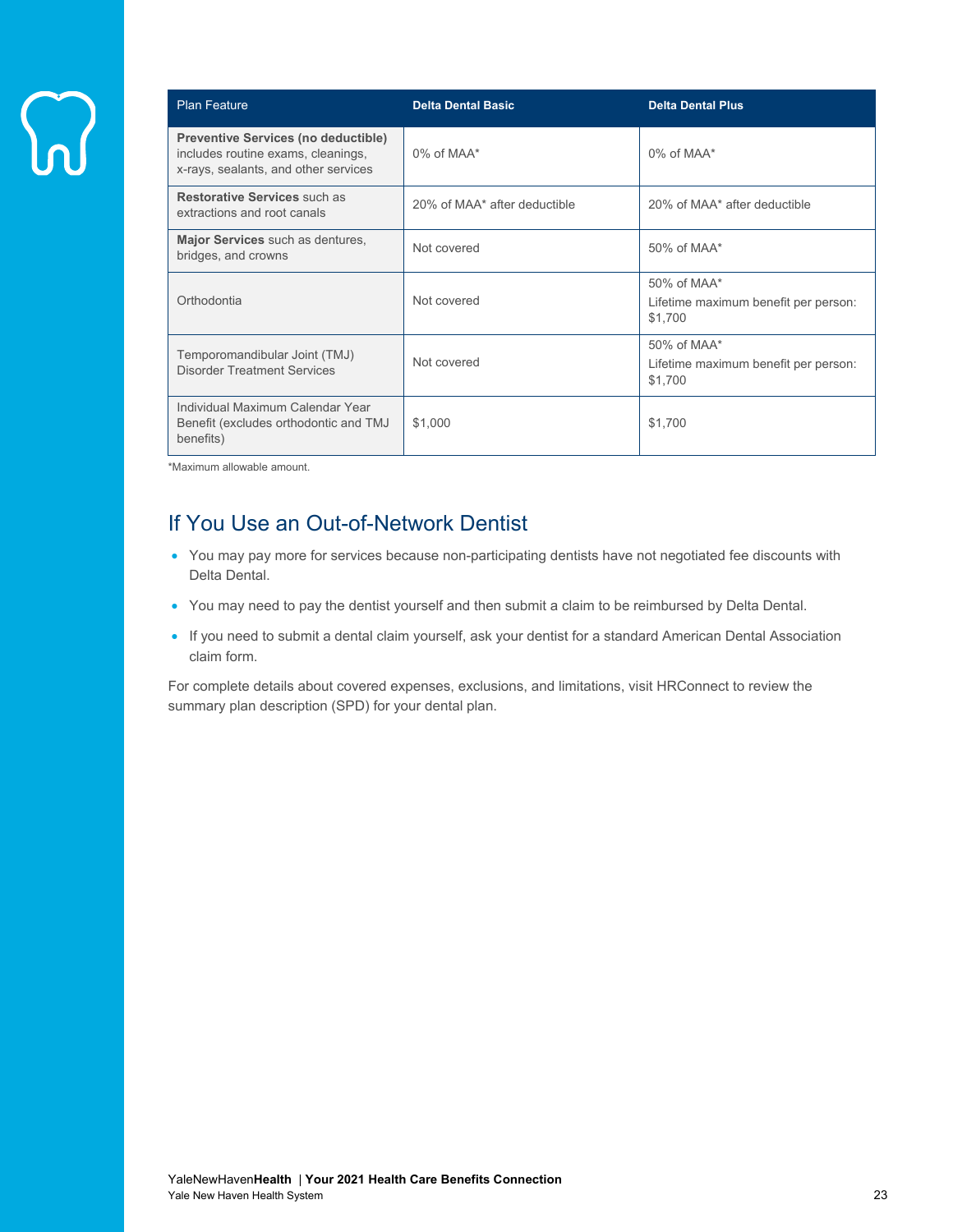## Vision Benefits

#### **WHAT YOU NEED TO KNOW**

The vision plans from Vision Service Plan (VSP) cover an annual eye exam and a pair of glasses or contact lenses every calendar year. They also offer discounts on other products and services.

#### Find a participating doctor

You'll maximize your benefits and pay less out of pocket when you see a VSP doctor. Connect with a network doctor: www.vsp.com/

#### Plan Features

You can elect the Basic Vision Plan or the EasyOptions Premier Plan.

The EasyOptions Premier Plan provides a higher allowance for frames and lenses, and covers certain lens options in full.

Both plans offer discounts when you purchase contact lenses, additional glasses and sunglasses, and laser vision surgery through VSP providers.

#### **Basic Vision Plan**

The Basic Vision Plan offers in- and out-of-network benefits. The table below shows what the plan pays for care.

| <b>Plan Feature</b>                                  | <b>In-Network Benefit</b>                          | <b>Out-of-Network Benefit</b>                                            |
|------------------------------------------------------|----------------------------------------------------|--------------------------------------------------------------------------|
| Eye exam (every 12 months)                           | 100% after \$15 copay                              | Up to $$45$                                                              |
| <b>Corrective lenses</b> (every 12 months)           | 100% after \$15 copay <sup>1</sup>                 | Single vision: Up to \$45<br>Bifocal: Up to \$65<br>Trifocal: Up to \$85 |
| <b>Frames</b> (every 24 months)                      | Up to \$155, plus 20% discount                     | Up to \$47                                                               |
| <b>Contact lenses</b> (every 12 months) <sup>2</sup> | \$155, plus 15% discount on VSP<br>doctor services | Up to \$105                                                              |

1 Standard lenses, including glass or plastic single vision, bifocal, or trifocal; copay includes lenses and frames.

2 When you select contact lenses instead of glasses.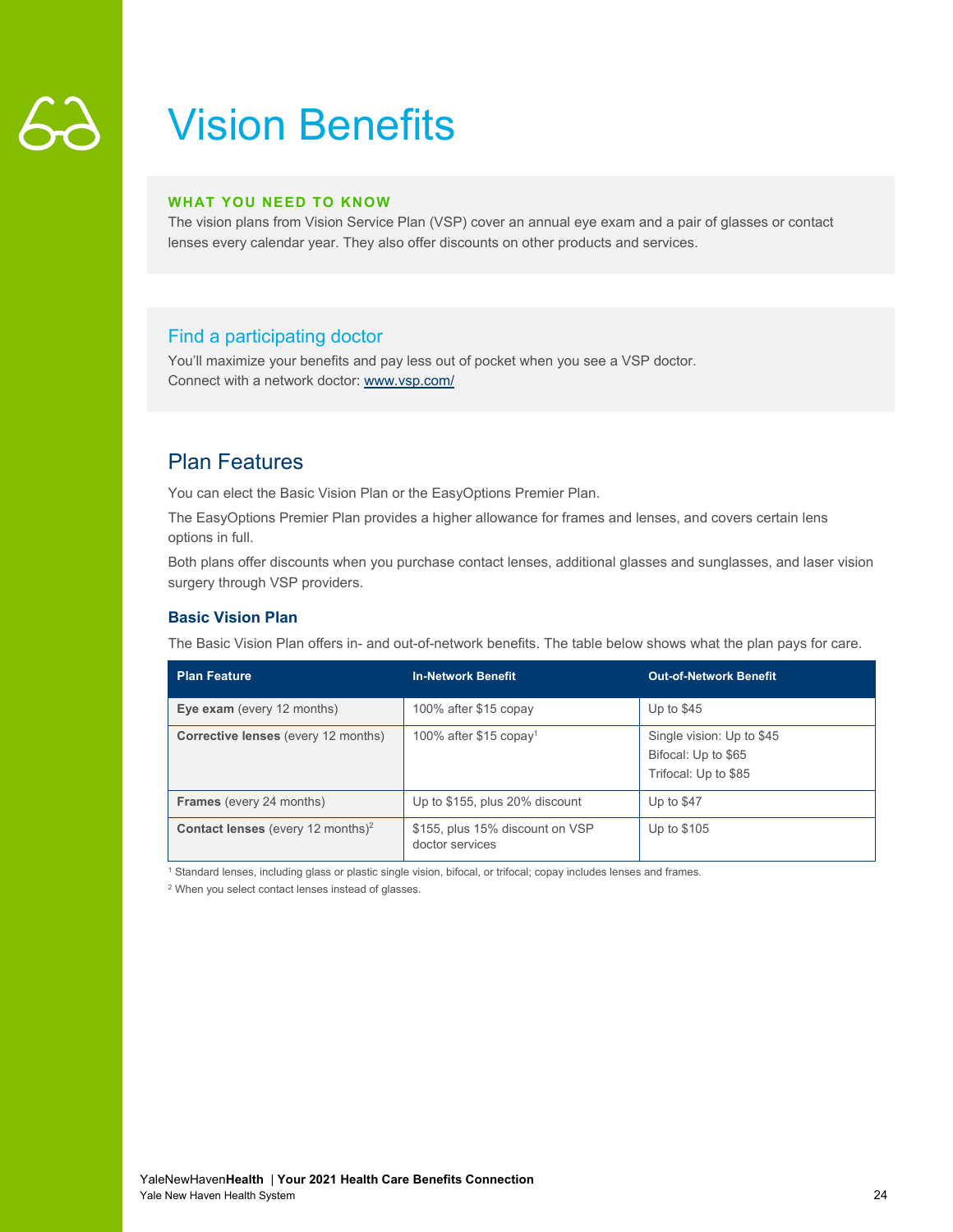

#### **EasyOptions Premier Plan**

With VSP EasyOptions, in addition to all the benefits of the Basic Vision Plan, you and each member on your plan can choose one of these enhanced eyewear options when purchasing your glasses or contacts:

| <b>Plan Feature</b>                                  | <b>In-Network Coverage Only</b>                        |
|------------------------------------------------------|--------------------------------------------------------|
| Frame allowance (every 12 months)                    | Up to \$250                                            |
| Elective contact lenses (every 12 months)            | \$200, plus covered contact lens exam after \$60 copay |
| Progressive, photochromic, or anti-reflective lenses | Covered in full                                        |

For additional details, view the VSP EasyOptions PDF.

For complete details about covered expenses, exclusions, and limitations, visit HRConnect to review the summary plan description (SPD) for your vision plan.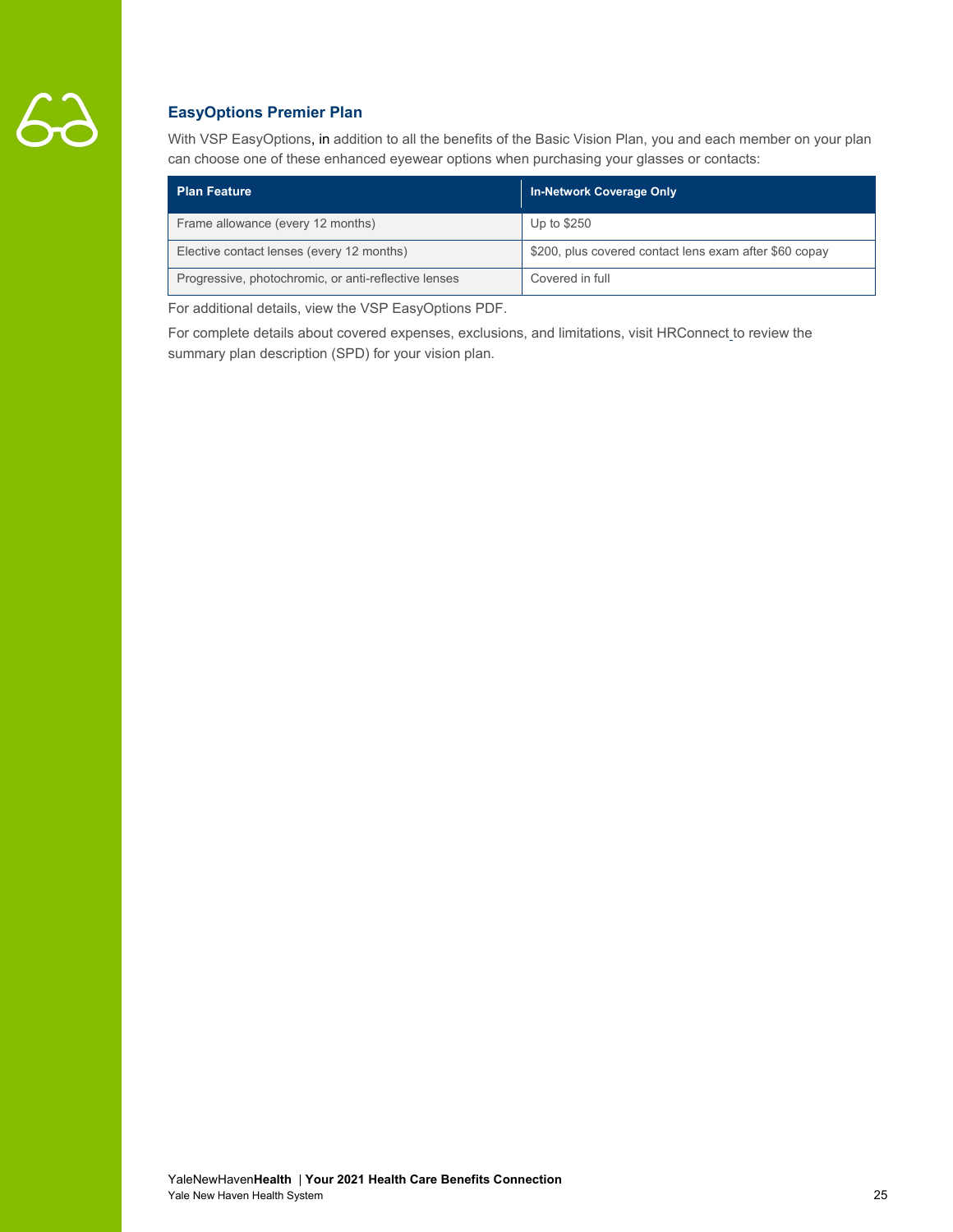## Employee & Family Resources

#### **WHAT YOU NEED TO KNOW**

Because life doesn't come with a playbook, the Employee & Family Resources (EFR) program, administered by Beacon Health Options, is here for you 24/7, at **no cost**. EFR connects you to the confidential support, referrals, information, and other resources you need to get you through the good and not-so-good times.

#### Got more than you can handle?

Call toll-free, 24/7: 877-275-6226

#### Program Features

EFR is our employee assistance and work/life program, and it provides free, confidential services and resources to you and members of your family, 24/7.

#### **What can you use it for?**

- Get help dealing with relationship issues, anxiety and depression, substance abuse, and more.
- Have up to six free sessions with a licensed counselor.
- Get referrals to legal and financial services.
- Locate the perfect summer camp for your kids, or an adult day care provider to watch an elderly parent while you're at work.
- Find resources, like videos, articles, and webinars covering a variety of topics, on the Beacon Health Options website (www.achievesolutions.net/ynhhs).

Get help via phone, in person, or online.

Consider reaching out to a Beacon counselor for up to six free visits before accessing your Anthem behavioral health benefits, which require a copay.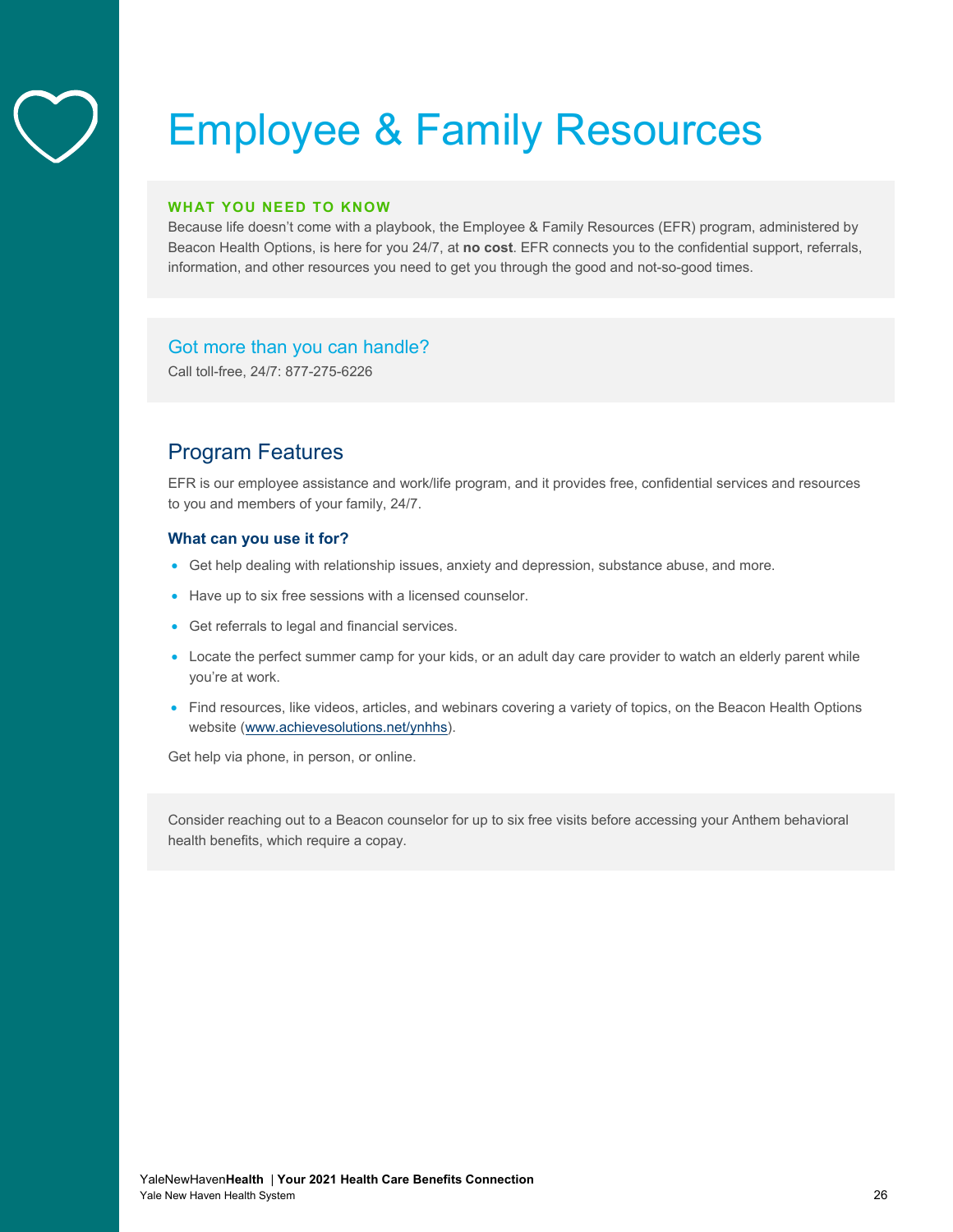

## *living***wellCARES**

#### **WHAT YOU NEED TO KNOW**

Multiple medications. Doctor appointments. Screenings and tests. Lifestyle adjustments. There's a lot involved in managing a chronic condition. *living***wellCARES** offers free, confidential chronic care management to employees and family members.

#### Need support for a healthier lifestyle?

Even if you're not managing a chronic condition, you can tap the specially trained coaches at *living***wellCARES** for help creating healthy new habits and reducing your risk factors.

#### **What's in It for You**

Ongoing, one-on-one support to help manage your care plan. Even better—you may save on what you pay for condition-related medication and supplies.

#### **How It Works**

Specially trained nurses partner with you and your doctors. You speak with them often, either by phone, virtually, or in person.

They help you schedule appointments, manage medications, and support the changes you may need to make to manage your health condition successfully. Best of all, they offer the inspiration you and your family need to achieve your wellness goals.

#### **How to Participate**

Unless you opt out during Open Enrollment, you may receive an invitation to participate if your recent medical claims reflect a diabetes or high blood pressure diagnosis. You can also enroll on your own. Either way, participating is confidential and voluntary. Your personal health information is protected by HIPAA; neither management nor Human Resources have access to that information.

To enroll, call **888-533-3742**. The *living***wellCARES** team of care coordinators and health coaches will set up a time to meet that's convenient for you.

#### **Maternity Support, Too**

If you or your spouse/partner is expecting, you'll have access to these maternity resources when you enroll in *living***wellCARES**:

- A free Medela breast pump
- Free nutrition classes—whether you're expecting or thinking of becoming pregnant, simply send a quick email to sign up today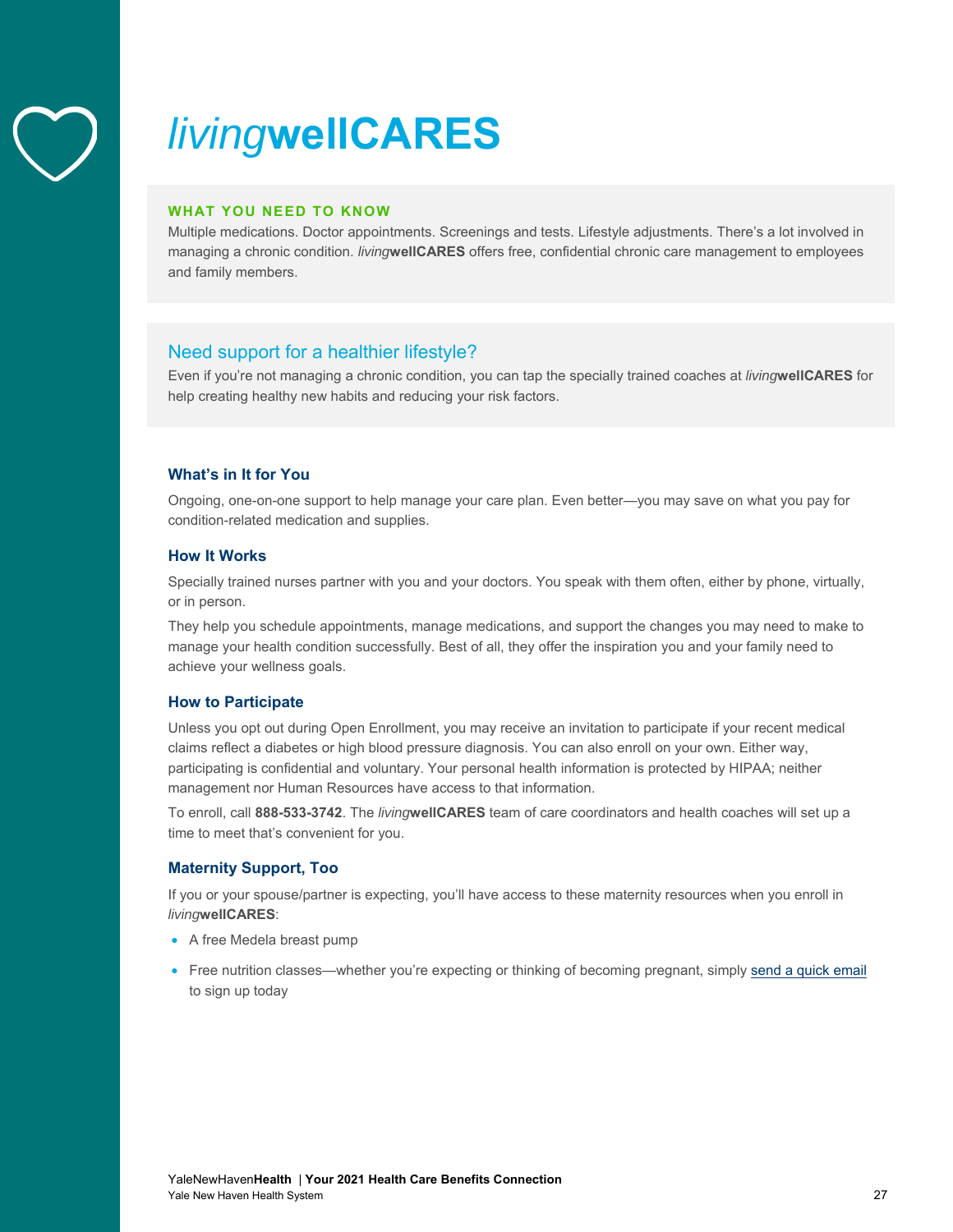## Quit For Life

#### **WHAT YOU NEED TO KNOW**

You can connect with the resources you need to quit tobacco forever through the American Cancer Society's Quit For Life® program. You and your covered dependents can participate in the program at **no cost** when you're enrolled in the YNHHS medical plan.

Quit For Life provides free round-the-clock, confidential, telephone-based coaching. No-cost nicotine replacement therapy is also available, with counseling. If you need tobacco-cessation prescription drugs (e.g., Chantix), they're covered at the Tier 1 generic level through your YNHHS prescription drug plan.

You can enroll in Quit For Life at https://www.quitnow.net/mve/quitnow or by calling **866-784-8454**.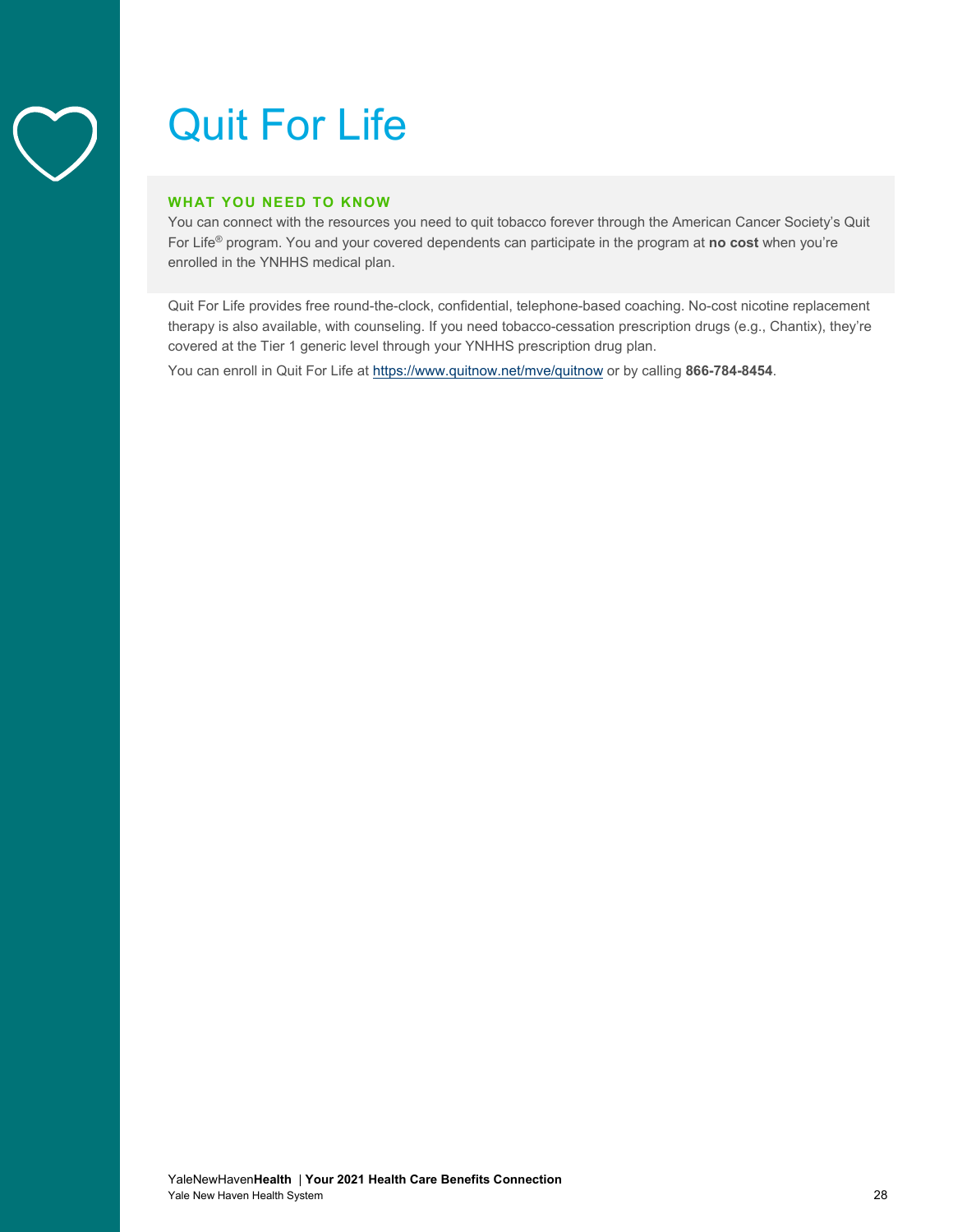

# Education Support for Children

#### **WHAT YOU NEED TO KNOW**

When your child needs extra learning support or help taking that next educational leap, connect with the experts at Bright Horizons for free guidance and resources that address their unique needs.

#### Special Needs Help

If your child is having trouble focusing, lagging behind developmentally, or struggling with social skills, you'll find personalized help from a compassionate Bright Horizons Special Needs™ advisor. You can also watch webinars to learn what you need to successfully guide and advocate for your child's education.

#### College Advising

For students preparing to apply to college, there's College Coach. Offering expert guidance on the college admissions and financial aid process, college admissions consultants can help your child identify best-fit schools and review college admission essays.

To get started, visit Bright Horizons at https://clients.brighthorizons.com/ynhhs.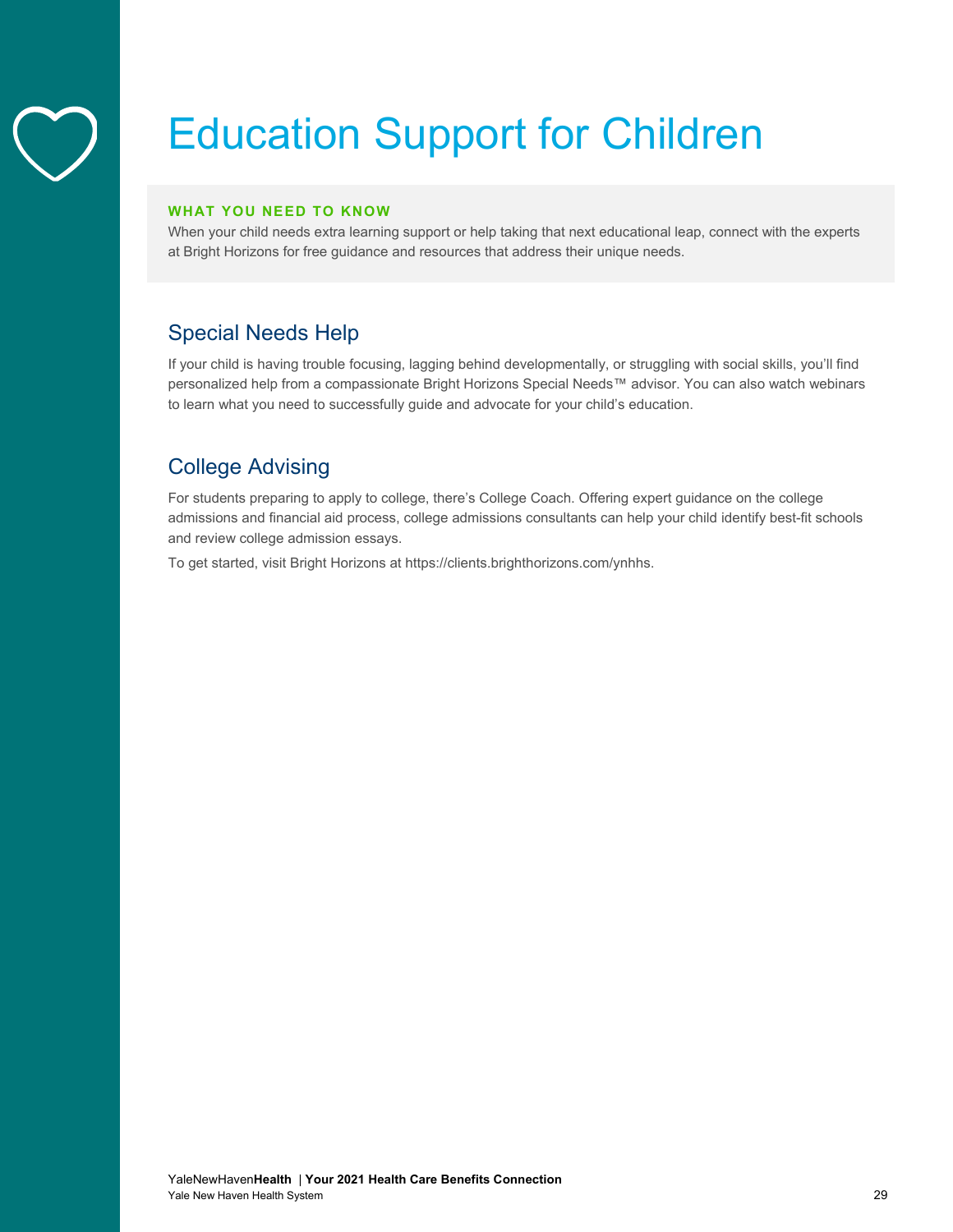## Autism Spectrum Disorders

#### **WHAT YOU NEED TO KNOW**

Through Anthem's autism spectrum disorders (ASD) program, a team of dedicated clinicians and case managers guides you and your family through the complex care system while addressing your family's unique needs.

Your YNHHS medical plan includes coverage for applied behavior analysis (ABA) therapy.

The ASD program includes:

- **Clinical review of your child's applied behavior analysis.** This ensures your child receives the right care from the right provider at the right time.
- **Coordination of care by case managers.** They develop a customized care plan that identifies available resources, secures access to care you may be missing, and facilitates collaboration among treatment providers.
- **Connection to community resources and support.** You need this to build a strong foundation of care and support for your family.

To learn more, call **844-269-0538**.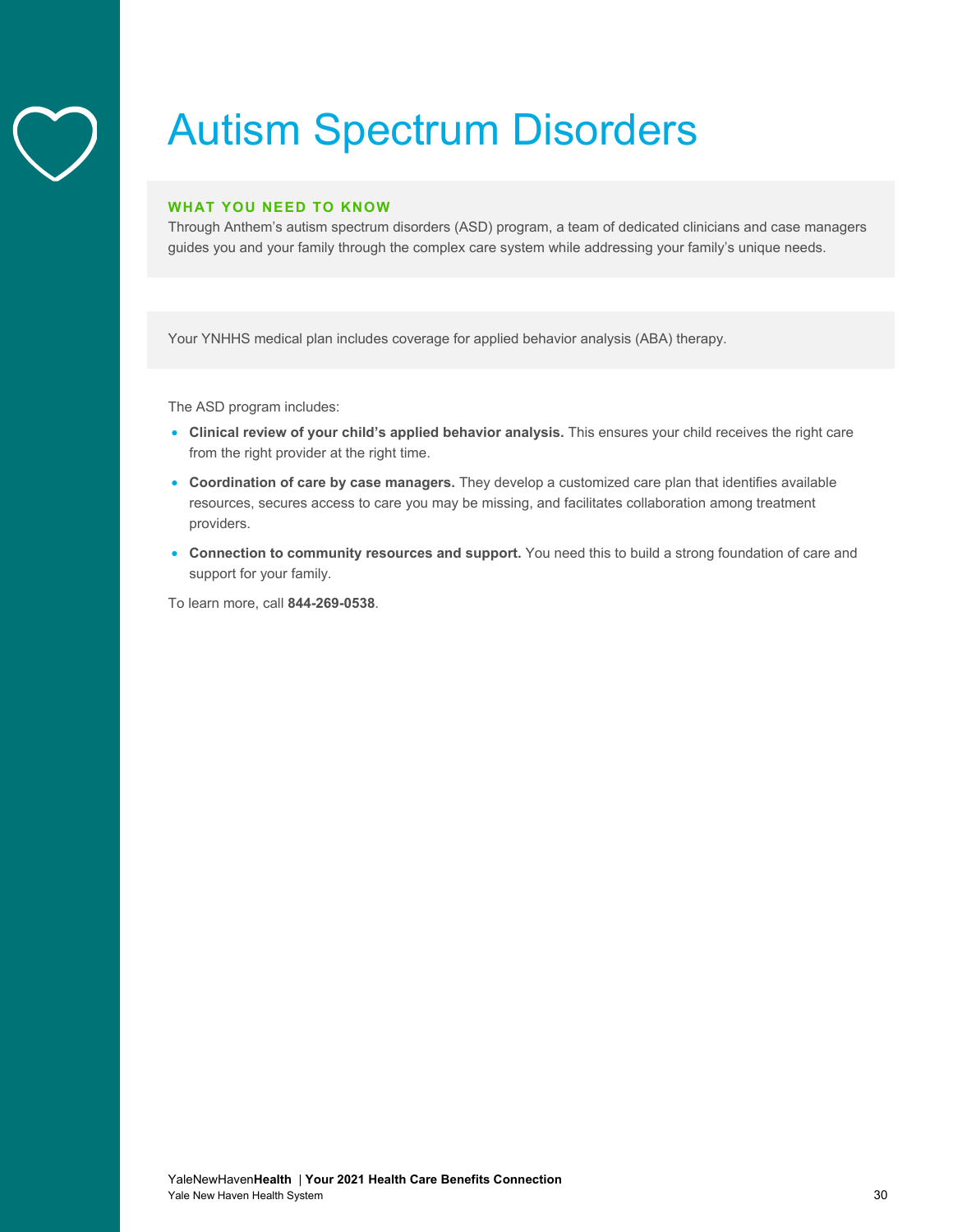

## Dependent Care FSA

#### **WHAT YOU NEED TO KNOW**

Setting aside pretax dollars in a Dependent Care Flexible Spending Account (FSA) can help you save on child or adult day care expenses. The Dependent Care FSA covers eligible dependent care expenses, including preschool, summer camp, before- and after-school programs, and child and adult day care while you work.

#### How It Works

When you elect your benefits as a new employee or during annual open enrollment, you choose your FSA contribution level for the calendar year (up to \$5,000 if you and your spouse file taxes jointly; \$2,500 if you file separately).

You'll need to elect your contribution level during open enrollment each year (as long as you have an FSA), because FSA elections don't roll over from year to year.

Your pretax paycheck contributions are deposited directly into your Dependent Care FSA, which is administered by HSA Bank.

#### Managing Your Dependent Care FSA

You set up and manage your FSA on the HSA Bank website or via the mobile app. You have the option to pay dependent care expenses directly from your FSA using your HSA Bank debit card, or submit receipts and be reimbursed for expenses you pay out of pocket.

You have until March 31 of the following year to submit receipts for reimbursement.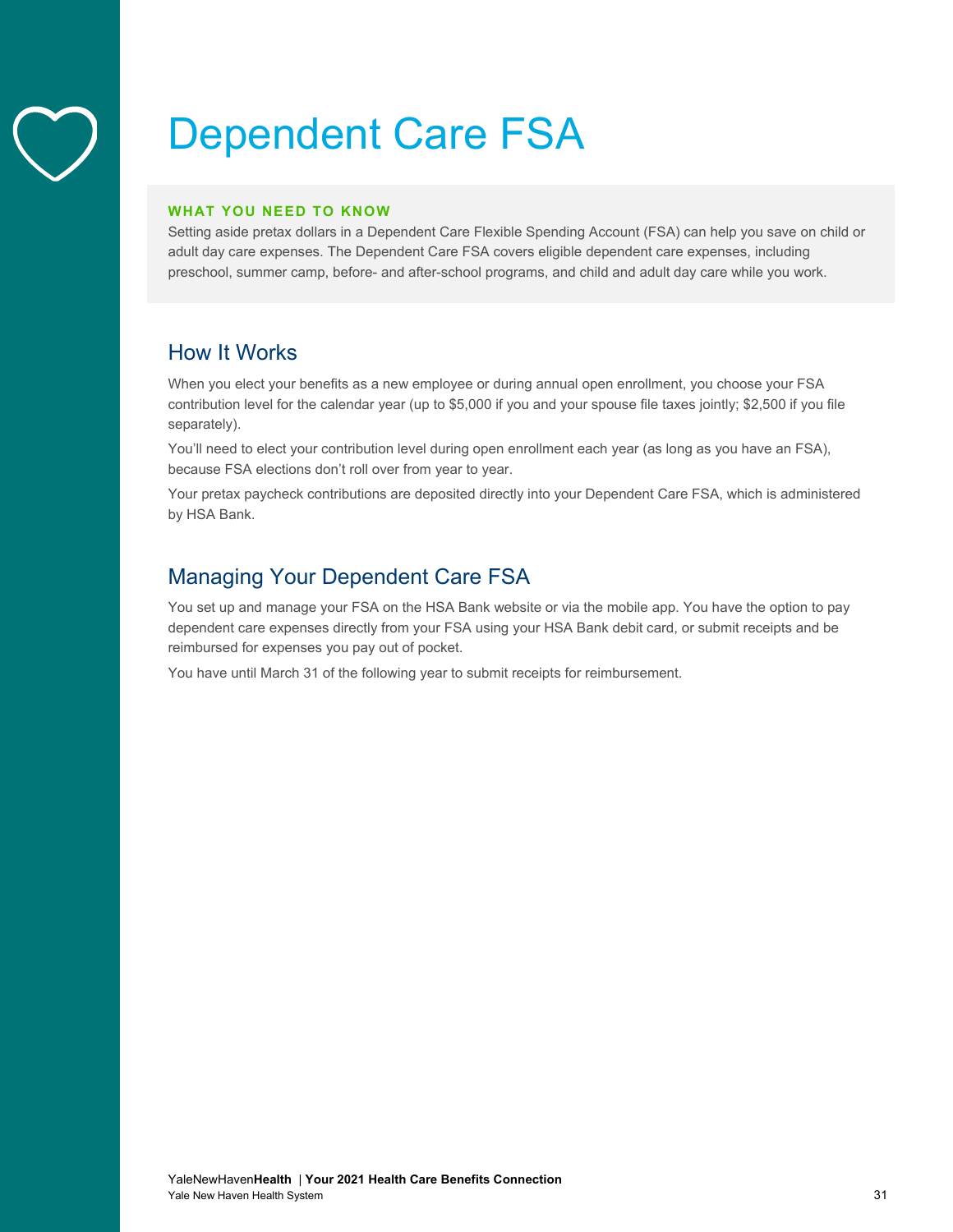

## **Contacts**

#### **Enrolling & Benefits Information**

HRConnect Monday–Friday, 7:30 a.m. to 5 p.m. ET 844-543-2147 203-200-3838 (fax) ynhhs.org/hrconnect

#### **Medical Benefits**

Anthem Blue Cross and Blue Shield 844-963-0447 www.anthem.com/

#### **COBRA**

bswift 866-365-2413 Email: ynhhsbenefits.com

#### **Telehealth**

LiveHealth Online 888-548-3432 https://livehealthonline.com/

**OnDemand** 833-483-5363 https://www.ynhhs.org/ondemand

#### **Prescription Drug Benefit**

CVS Caremark 877-636-0406 https://www.caremark.com/

#### **YNHHS Outpatient Pharmacy Services**

844-881-0043 203-230-0679 (fax) https://www.ynhhs.org/patientcare/outpatient-pharmacyservices.aspx

#### **Specialty Pharmacy Services**

844-881-0043 1100 Sherman Avenue, Hamden, CT 06510

#### **Apothecary and Wellness Center at Yale New Haven Hospital**

203-789-4076 Saint Raphael Campus, 1450 Chapel Street, New Haven, CT 06511

#### **Dental Benefit**

Delta Dental of Connecticut 800-452-9310 https://www.deltadentalct.com/ynhhs

#### **Vision Benefit**

Vision Service Plan (VSP) 800-877-7195 https://www.vsp.com/

#### **Employee & Family Support Benefits**

Employee assistance and work/life program Beacon Health Options 877-275-6226 https://achievesolutions.net/ynhhs

#### **Care coordination, maternity resources, wellness coaching**

*living*wellCARES 888-533-3742 http://dept.ynhh.org/livingwellCAR ES/SitePages/LivingwellCARES.as px

#### **Smoking cessation**

Quit For Life American Cancer Society 866-784-8454 https://www.quitnow.net/mve/quitnow

#### **Education support for children**

Bright Horizons For children who need extra help https://clients.brighthorizons.com/y nhhs For individual advising https://ynhhsbrighthorizons.torchlight.care/

College Coach 888-527-3550 ynhh@getintocollege.com https://passport.getintocollege.com/ Employer Username: YNHHS Password: Benefits4You

#### **Autism Spectrum Disorders (ASD) Program**

844-269-0538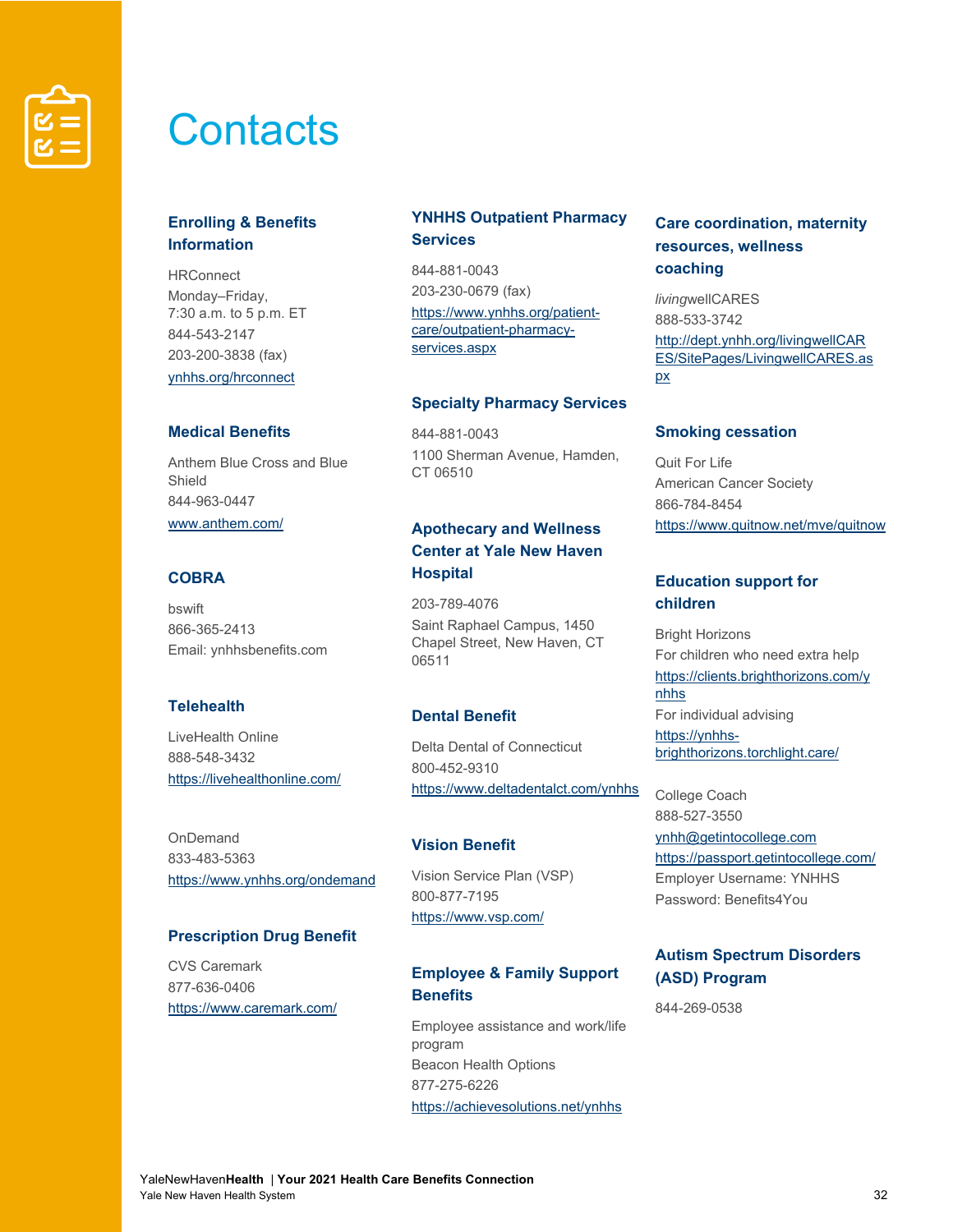

#### **Voluntary Benefits**

YNHHS Voluntary Benefits 866-874-2837 http://www.ynhhsvoluntarybenefits. com/

#### **Financial Benefits**

Dependent Care FSA Health Care FSA HSA Bank 844-650-8936 www.hsabank.com

PayFlex (for 2020 FSA claims) 844-729-3539 **Website** 

#### **Disability and family/medical**

**leave**

The Hartford 888-301-5615 https://www.thehartford.com/

#### **Retirement 403(b)**

Fidelity 800-343-0860 https://netbenefits.com/atwork

#### **Tuition assistance**

EdAssist 844-266-1531 https://ynhhs.edassist.com/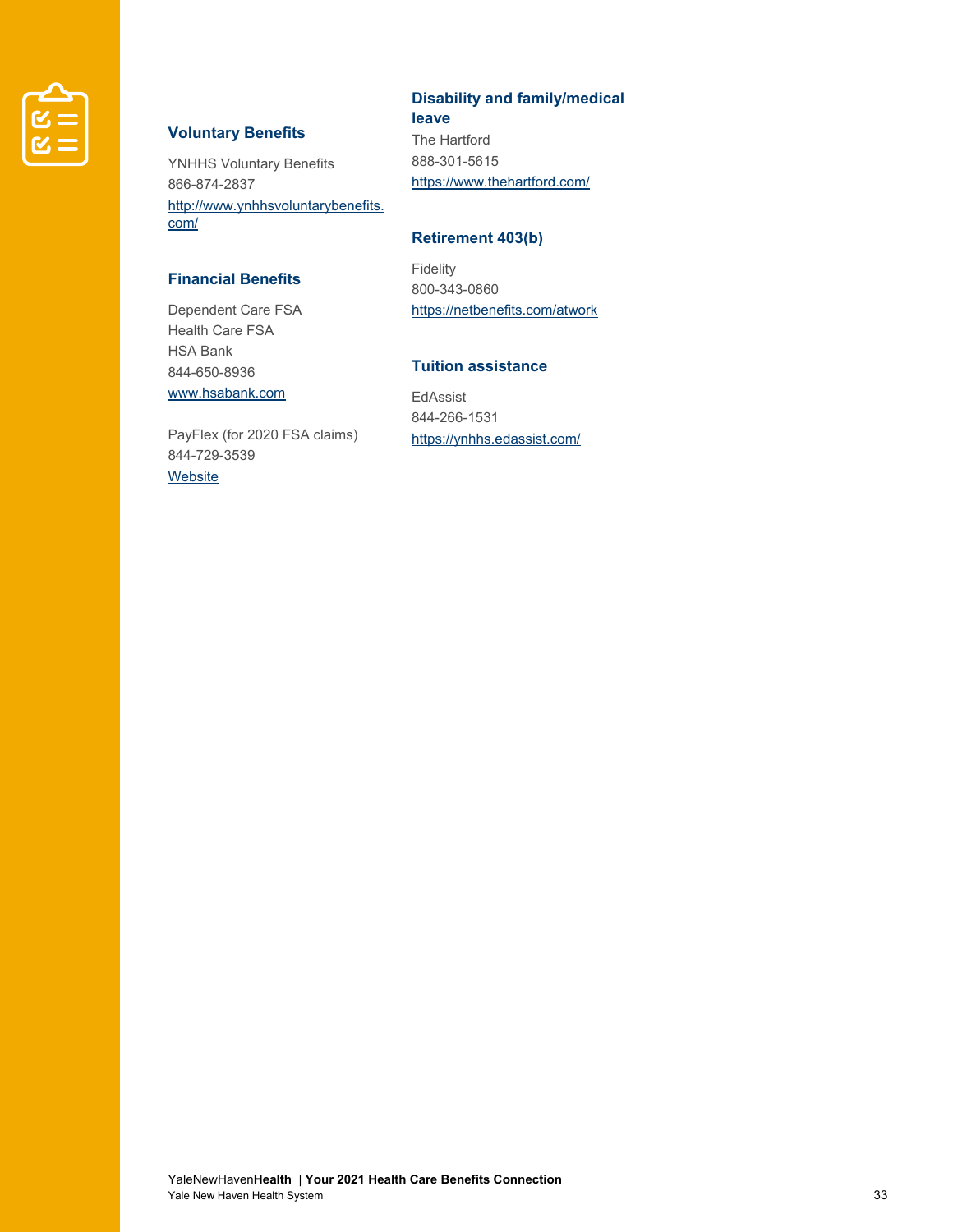

## Terms to Know

#### **Claims Administrator**

The insurance company or third party that reviews, approves, and pays benefits claims.

#### **Coinsurance**

Once you've met your annual deductible, coinsurance is the percentage of costs you'll pay out of pocket for services covered by your plan (until you meet your out-of-pocket maximum for the calendar year).

#### **Compounded Drugs**

Customized medications developed for an individual based on a doctor's prescription. Prescriptions for compounded medications will require prior authorization from CVS Caremark. They will be covered as Tier 3 medications. You can get 30-day fills at a CVS retail pharmacy; larger fills are available through the CVS Caremark Maintenance Choice program.

#### **Copay**

The fixed amount you pay for an in-network service.

#### **Deductible**

The amount you must pay for covered health services each year before the plan begins to pay its share of costs. The deductible may not apply to some services, including preventive care, in-network doctor visits, and services billed by a YNHHS facility.

Each family member covered under the plan must meet the deductible each calendar year. The deductible does not include copays, amounts exceeding the maximum allowable amount (MAA), prescription drug expenses, or expenses not covered by the plan.

Example: The individual deductible for the YNHHS Medical Plan is \$3,500. When two covered members of your family have each met their \$3,500 deductible, the \$7,000 family deductible for the year will have been met. From then on, the plan will pay its share of costs for them and any other covered family member during that calendar year.

#### **Dependent Children Over Age 26**

You can continue coverage for your fully handicapped dependent child past the child's 26th birthday only if you submit proof within 31 days of the child's 26th birthday that the child is disabled. Coverage will end in the following situations: when your child is no longer handicapped, if you do not provide proof of continued disability, if you fail to have any required exam for that child, or when dependent coverage terminates for any other reason.

#### **Diagnostic Care**

Specific care and/or procedures that help a doctor investigate symptoms or test results and make a diagnosis.

Example: You typically receive preventive care during an annual checkup. If a preventive screening yields an abnormal result, you may receive diagnostic care to determine why.

#### **Maximum Allowable Amount (MAA)**

The maximum amount that Anthem will pay for a covered service or the billed charge—whichever is lower. Applies to out-of-network services only.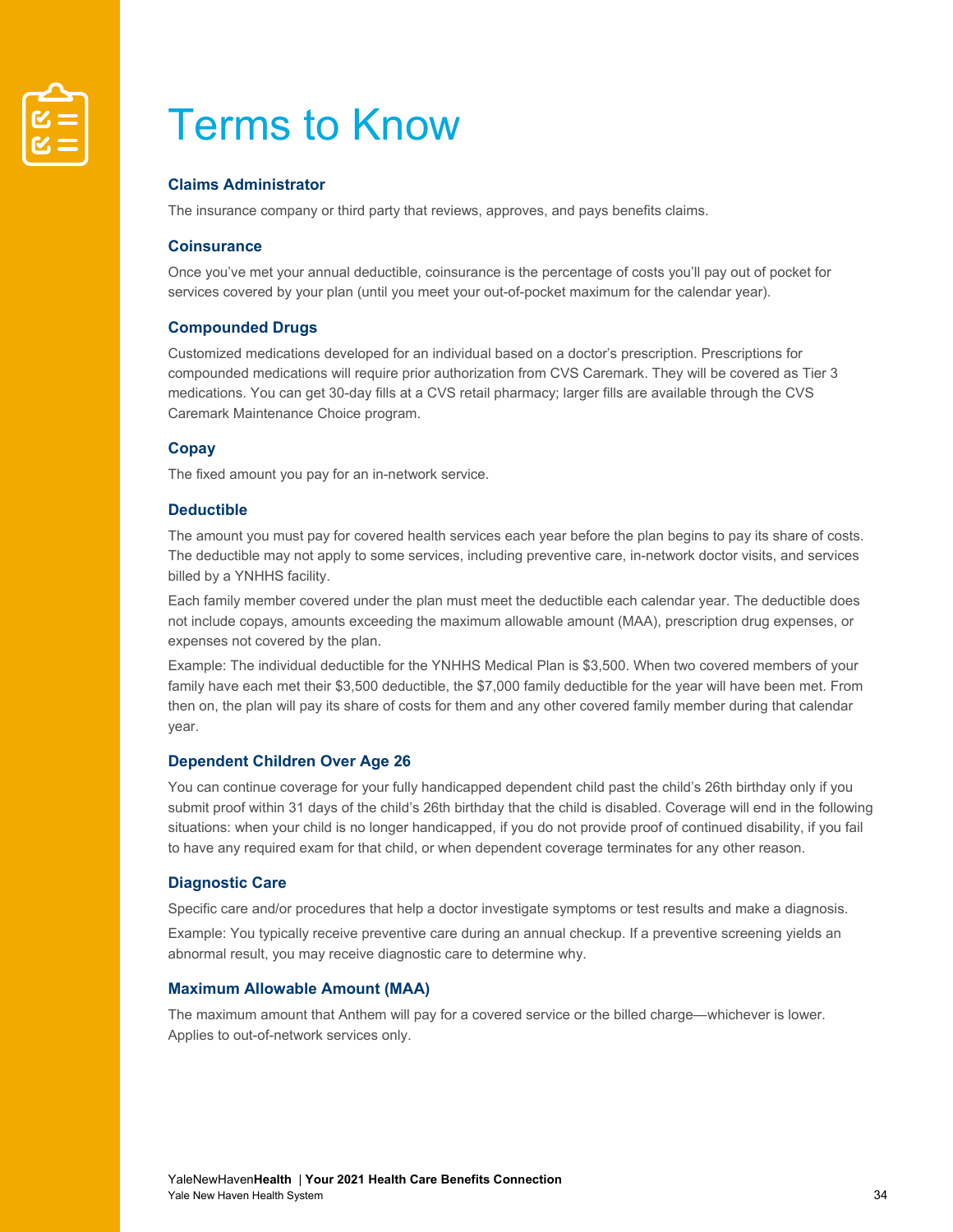

#### **In-Network Provider**

The facilities, providers, and suppliers that Anthem Blue Cross and Blue Shield has contracted with to provide health care services. The YNHHS plans have two types of in-network providers:

- 1. The Signature network includes: YNHHS facilities/hospitals, PCP's from NEMG, Community Medical Group (CMG), Yale Medicine (YM), WestMed in CT, Trinity Health of New England hospitals and affiliated physicians. Also included are specialists from YM, NEMG, CMG and Trinity Health, and those credentialed at YNHHS.
- 2. Anthem Preferred Provider Organization (PPO) includes providers and facilities in Anthem's Century Preferred network.

#### **Out-of-Network Provider**

Any provider or facility that has not contracted with Anthem Blue Cross and Blue Shield and is not part of Anthem's Century Preferred network. Anthem will pay up to the maximum allowed amount (MAA) for these services, and all claims will be subject to applicable deductibles and coinsurance.

#### **Out-of-Pocket Costs**

Any cost or fee that you pay for medical services, prescription drugs, or medical supplies. These include your annual deductible, and copays and coinsurance.

#### **Out-of-Pocket Maximum**

The most you will pay in a calendar year for medical or prescription drug expenses. Once the out-of-pocket maximum has been met, the play pays 100% of covered expenses for the covered person or family for the remainder of the calendar year, including copays and expenses that are applied toward the annual deductible.

The out-of-pocket maximum does not include benefit reductions due to failure to receive prior authorization, covered expenses paid at 100%, expenses exceeding the maximum allowed amount (MAA), expenses not covered by the plan, or employee premium contributions.

#### **Preferred Provider Organization (PPO)**

Doctors, hospitals, and other providers who have agreed to negotiated fees with Anthem. Typically, you'll pay less than you would for services from a non-PPO provider.

#### **Preventive Care**

Screenings, annual checkups, and patient counseling to prevent illness, disease, and other health problems. Under the Affordable Care Act (ACA), all health plans must cover certain preventive health services at no cost to the patient. Some prescription drugs are also considered preventive under the ACA and are covered at 100%.

#### **Primary Care Physician**

A medical doctor who provides or coordinates health services for a patient. Primary care physicians are typically aligned with internal medicine, general or family medicine, and pediatrics practices.

#### **Prior Authorization**

A decision reached by your health plan—before services are performed or purchases are made—that a health care service, treatment plan, prescription drug, or durable medical equipment item is medically necessary. Your plan may require prior authorization for certain services, except in an emergency. Prior authorization is not a promise that your plan will cover the cost. Prior authorization for prescription drugs ensures medications are safe and being prescribed for FDA-approved uses.